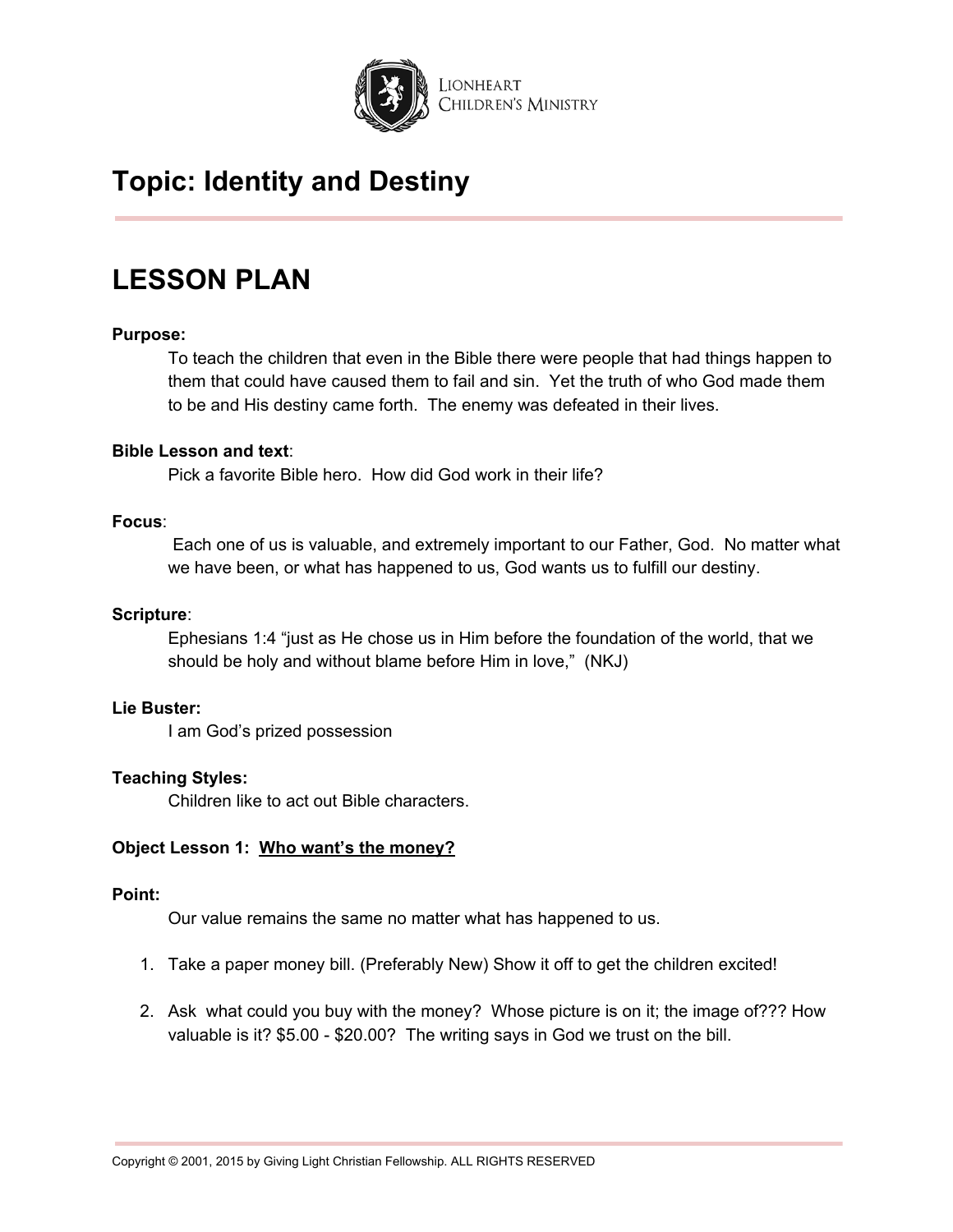

- 3. Speak; no matter what happens to us, what people say, what we do to our self; who we are and what we are called to do does not change. This is still a \$ bill no matter what some else calls it. It can't change because it was printed as money.
- 4. Crumple the bill up!!!!! Now show it off. How does it look. Whose picture is still on it? How much is it worth? Are you sure? Who still wants it?
- 5. Yes, God still wants us no matter what we have gone through. So we are worth the same in Christ. Our value and identity does not change. The bill will always be a dollar bill and we will always be God's Child, made in His image.

## **Object Lesson 2: We are made in the image of God the Father**

### **Point:**

To compare our natural and spiritual similarities.

### **Props:**

Especially for younger children bring photos or magazine pictures to illustrate the points below. Or use the plastic fruit of the Spirit to hang on a child. They are like a fruitful tree.

## **Advanced assignment for children:**

This can be an extra to the lesson. Ask the children to bring in a baby picture of one of their parents or ancestors and one of their baby pictures, or any family pictures. There will be some pictures that should look alike even though they are different children.

- 1. Speak: Naturally we have characteristics of our natural parents: physical; strengths; weakness; talents, abilities, interests etc. What are some ways that you look, act like or have some gifts like your parents?
- 2. We as Christians have the same characteristics of our heavenly Father, because of the new birth by God's Spirit in us. We have a new nature because we are a new creature; 2 Corinthians 5:17. Take some of the attributes of God (listed at the end of notes) and write them on a board, or have pictures of godly attributes to go over with children.
- 3. Draw a body of a person on the board or have a child stand, and write or tape the names of the attributes of God on them. Now say the child's name: Example: (Jamie) is: holy, full of wisdom, diligent, faithful, full of life, a friend etc. (See list at end of notes.)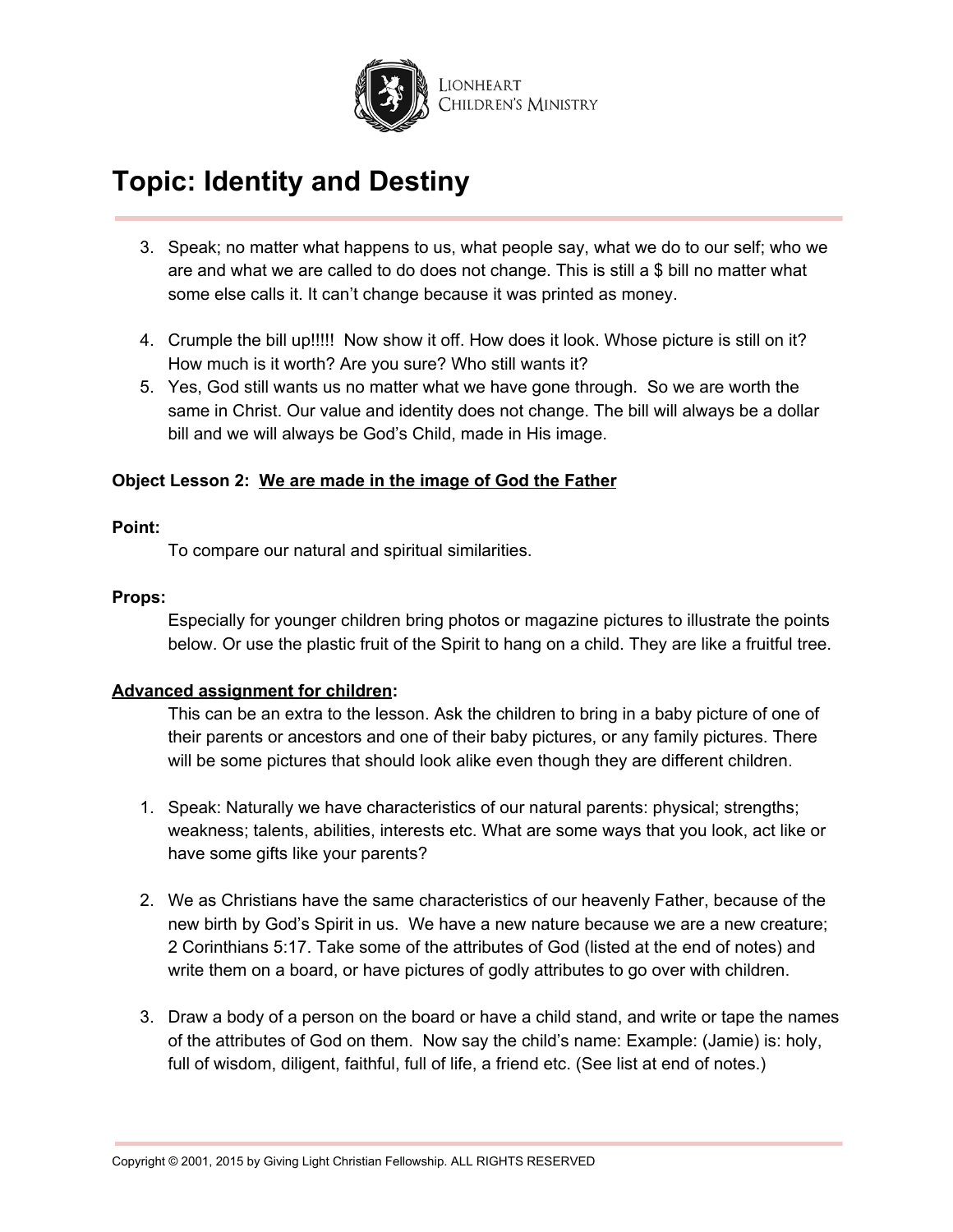

4. Or have plastic fruit of the Spirit with the name of the fruit written on the fruit. Each time we obey, we grow and allow the character of our heavenly Father to come out of us. Soon we are so pleasant to be around. People like sweet, ripe fruit. We are showing and giving of God to others.

### **Teaching Point:**

Our parents pass along good characteristics just like our heavenly Father gives us His character to develop. Gifts and talents are passed to us through birth and the new birth.

### **Object Lesson 3: Put on the Real You**

#### **Point:**

How we look or act on the outside is often how we believe on the inside. The true person created in the image of God, is just waiting to be free to be all that God made them to be.

#### **Props:**

One dress that is ugly and can be ruined. Tear or put holes in the ugly dress. Over it will be taped lies to hide the holes, (hurts.) One beautiful dress that fits the helper. Pretty jewelry. Papers with Lies to tape on the ugly dress. (See suggestions below.)

- 1. Helper comes in with the ugly dress on (over their clothing) looking down with anger, rejection, shame or sadness. (The teacher can pick a child from the class to wear the dress also.) Talk to the helper and ask why all those papers are taped on her dress?
- 2. Begin to read each paper. They are lies that have been spoken about her. The teacher reads the lies one by one and ask the helper about them.
- 3. The teacher tells the helper what God says about the lie. The truth. Can also involve the class and ask if any believe the same lies on the dress.
- 4. Jesus wants us all free to live in our true identity. Hold up a beautiful dress, now this is how God made us, beautiful and complete.
- 5. How many of you, when you are hurt will cover or protect your pain or cut? That is just what the devil wants you to do with lies we believe inside, hide them.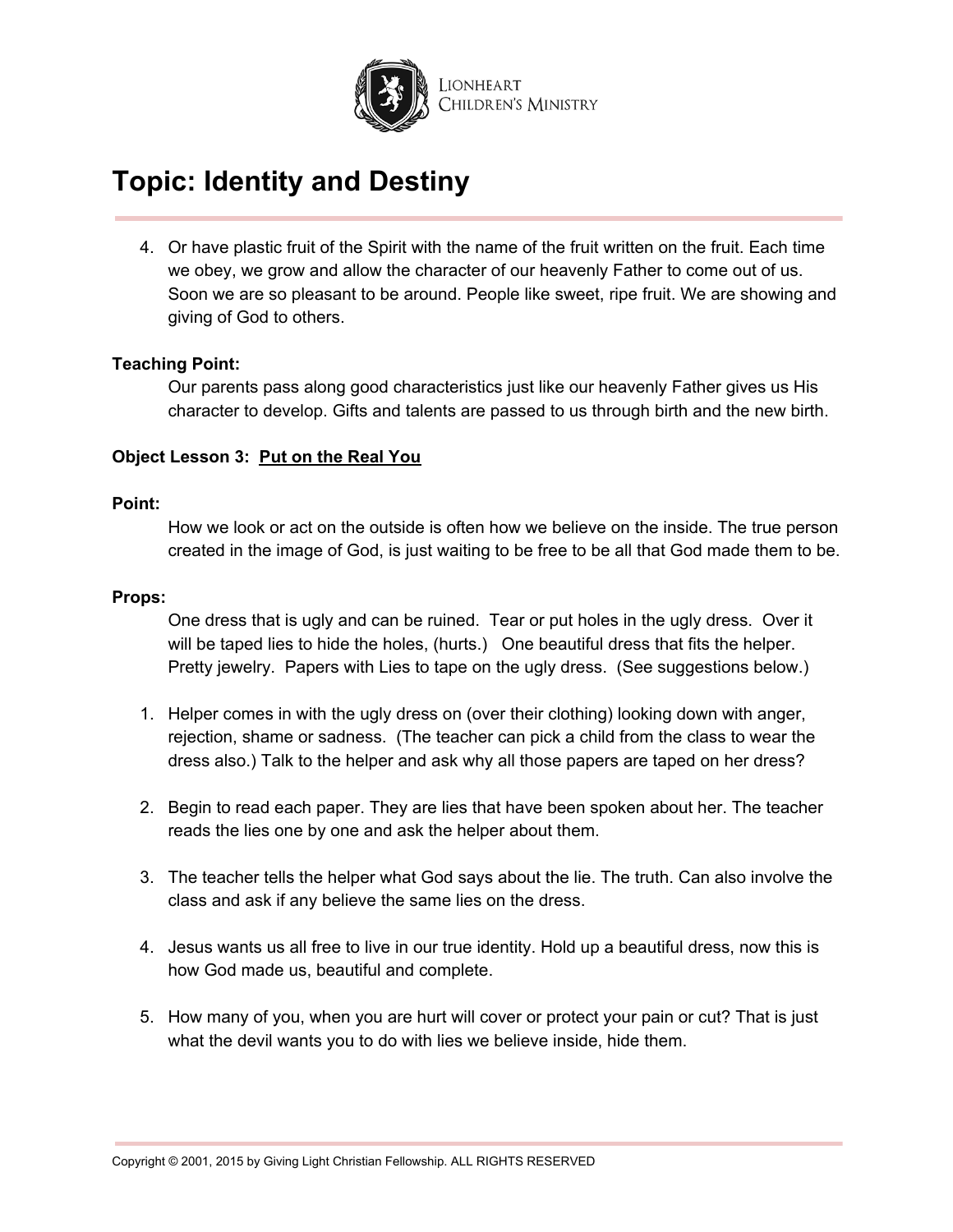

- 6. Ask helper if she would like to wear the beautiful dress? Yes, that is what God wants her to be dressed into.
- 7. Take the papers with the lies and one by one lead the helper and the class in forgiveness, repent, renounce, break agreement with the lie, and receive the truth. (See prayer below.)
- 8. Helper tears up a lie and throws each one in the trash can. Teacher takes off the ugly dress and puts the beautiful dress on the helper.
- 9. Teacher gives a new truth. The helper and class speak out loud the new identity truth as the teacher puts pieces of jewelry on the helper. God's word destroys lies, and His Truth brings healing and our true identity.

## **Teaching Points:**

- 1. Say to the class on the outside we can see the lies we believe about us or others.
- 2. Most of us don't want anyone to really know how much we hurt or lies that we believe. So we will hide them.
- 3. We believe (which in a wrong belief) if we pretend nothing is wrong inside, people will love us. But inside we may feel and believe lies that look like this old dress.
- 4. Of course no one would choose this old ripped dress to wear. These are hurts that hold us captive.
- 5. Well I have some Good News. God knows us and loves us and is here to help us. We can get rid of the lie, but we also need to have truth poured in.
- 6. Truth (God's word for us) is like medicine, ointment, stitches or a cast. When Jesus comes and touches a hurt it is like a physical healing. The pain is gone.
- 7. God wants to help us get free of hurtful lies and false identities that distort who we truly are in God.
- 8. In the lesson lead the helper in the ripped dress in a time of repentance for believing lies. Receive forgiveness from God and healing for the hurt that came because of them.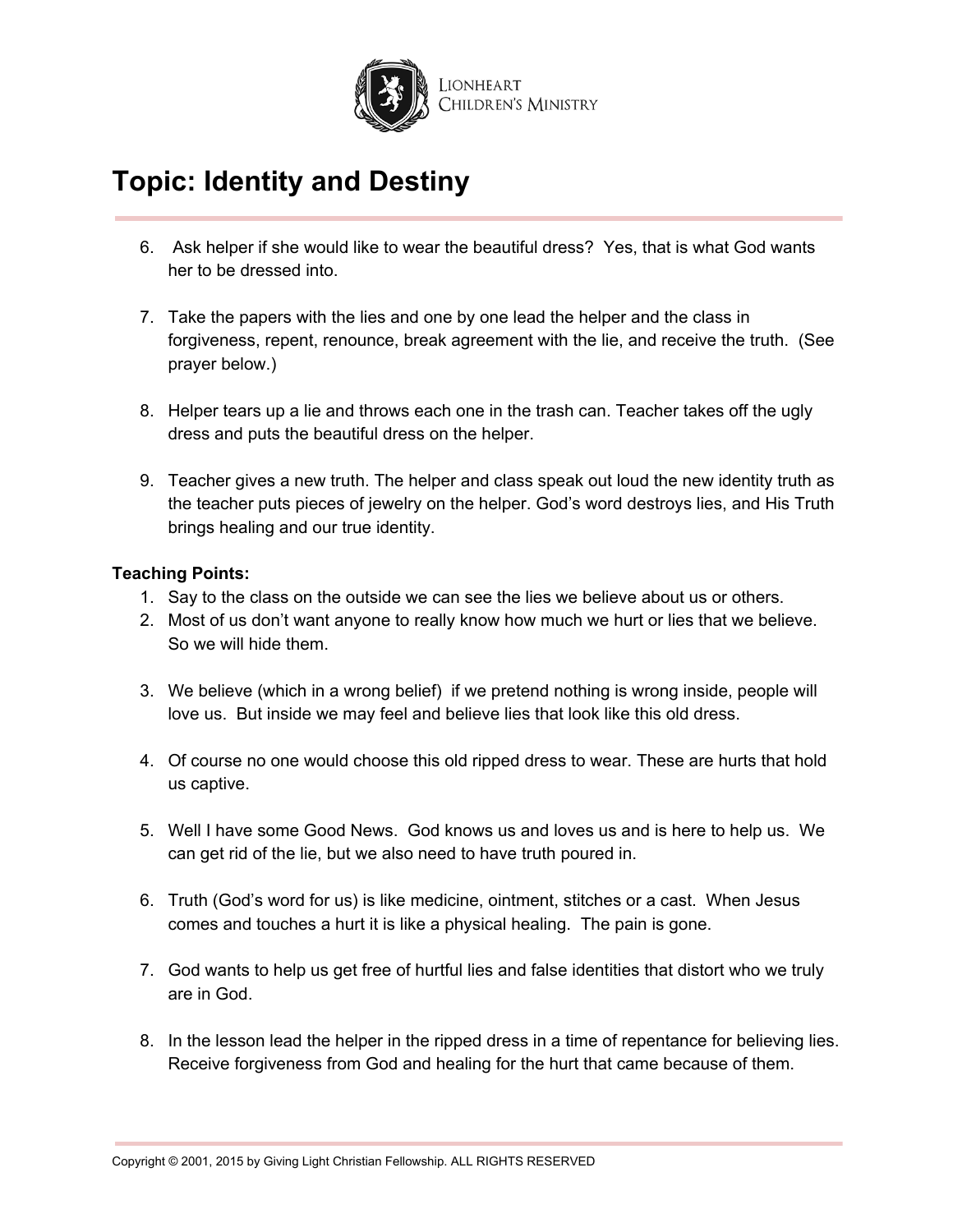

- 9. At some point bring jewelry out for each true identity that will replace a lie and put it on the one in the beautiful dress.
- 10. This will be the contact of God's healing love adorning us. Beauty for ashes, a double portion.

## **EXAMPLES OF LIES:**

- 1. You are really stupid.
- 2. You are the problem. It's all your fault. (In the family, at school, etc.)
- 3. You can't do anything right.
- 4. You will never finish school. You never finish anything.
- 5. Your parents wish you were never born.
- 6. Your teacher likes the other boys and girls more than you.
- 7. No one wants you on their team.
- 8. You always forget.
- 9. You will never have enough, poor girl.

### **EXAMPLES OF TRUTHS:**

- 1. I have the mind of Christ
- 2. I am pleasing to God and others
- 3. I am skilled and gifted
- 4. I am diligent to finish what I start
- 5. I am chosen by God and was born for just this time
- 6. I am accepted by God and loved by those who have God's heart
- 7. I am valuable and belong where I am called
- 8. I can remember and chose to speak the truth
- 9. I am rich in Christ and a giver

These are suggestions. You will know the children you teach and may have other lies that should be exposed and broken.

### **SAMPLE PRAYER:**

Father, I forgive (name the person who spoke the lie or yourself if you spoke it.) Father, I ask you to forgive me for believing the lie and living it as if it were true. I now turn away from the lie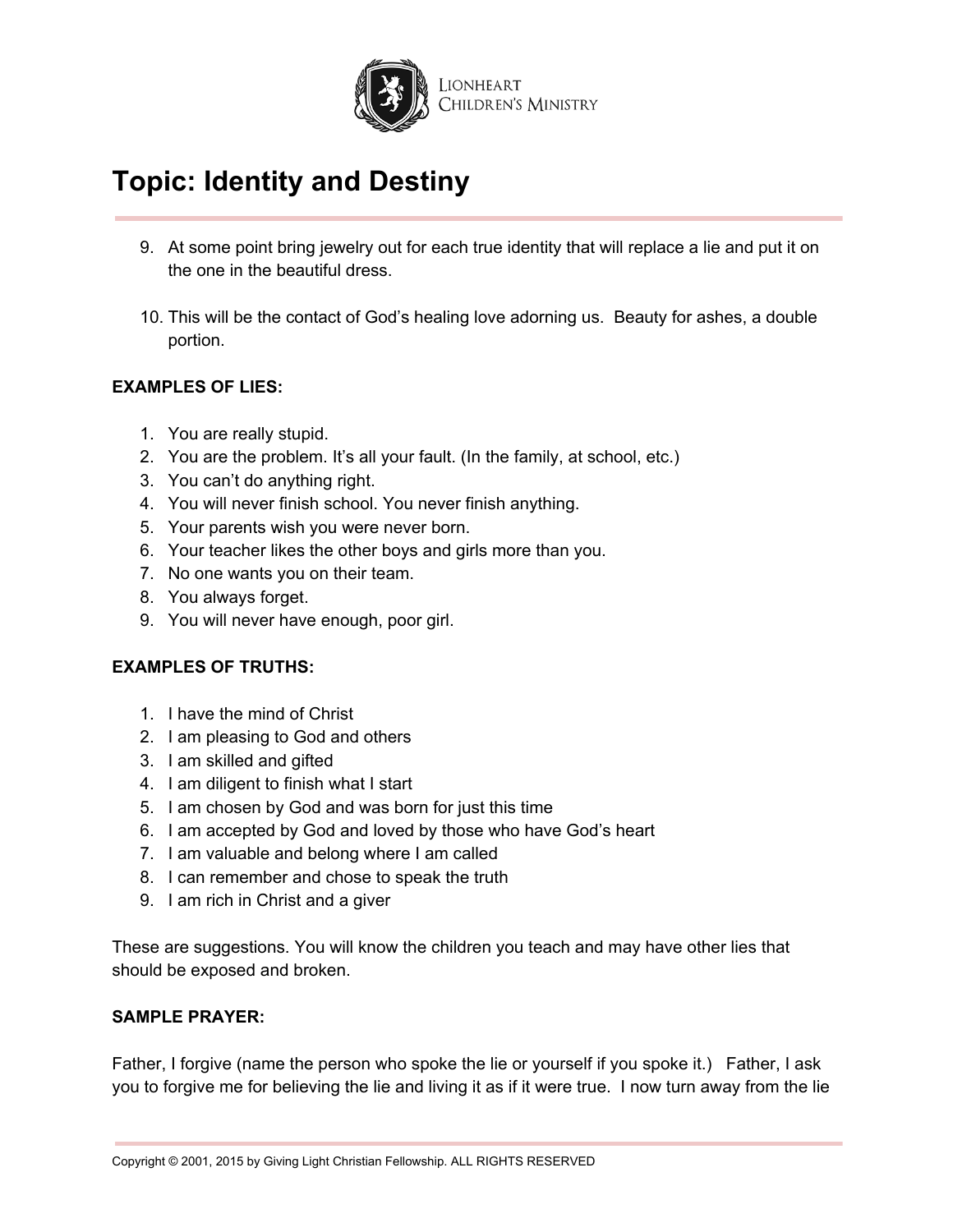

and renounce (or give it up the lie that I am stupid...Can name the lies individually or together, as per time.) I break agreement with the lie and receive God's forgiveness and the truth of what He says.

Either you can speak the truth after each lie or have the class say them all together at the end of the prayer time.

### **Object Lesson 4: Full or empty soda cans**

### **Point:**

The truth of our Godly identity in us prevents the enemy from crushing us. The enemy can put pressure but not destroy. When we are empty and have felt crushed, we must come to our God. Then He will refill us and pour truth into us that restores our life, renews our faith to pursue Him and the call on our life.

### **Props:**

Two soda cans, or two water bottles; one empty and one full and unopened. A pitcher of water to refill the one water bottle if you do point 7 at the end.

- 1. If using a soda can don't let the children know one is empty.
- 2. The full one represents each of us who are filled with our true identity from God's word. As you hold the can or bottle up, talk about what it is and how much we like to have a cold drink. If using water, ask the children if we can live without water? God's truth in us is like living water that keeps us full and powerful against any lie or attack from the enemy.
- 3. Ask for a strong volunteer from class to pretend they are the enemy who comes to lie to us so he can crush us. The child will take the full can or bottle and try crush it in their hands. They won't be able to. (Pull the child off to the side and tell them you have two soda cans to crush. One is empty, but they can't let the class know it is empty. The surprise to the class will be when the "enemy" child can crush the second can. It will be a visual extreme lesson how without God's truth and identity in us we will be like a can in the hand of the enemy. No power over him. A victim to any lie.)
- 4. Even when lies come we may feel the pressure and attacks, but the truth of God's word in us will keep us living in victory and cause us to triumph.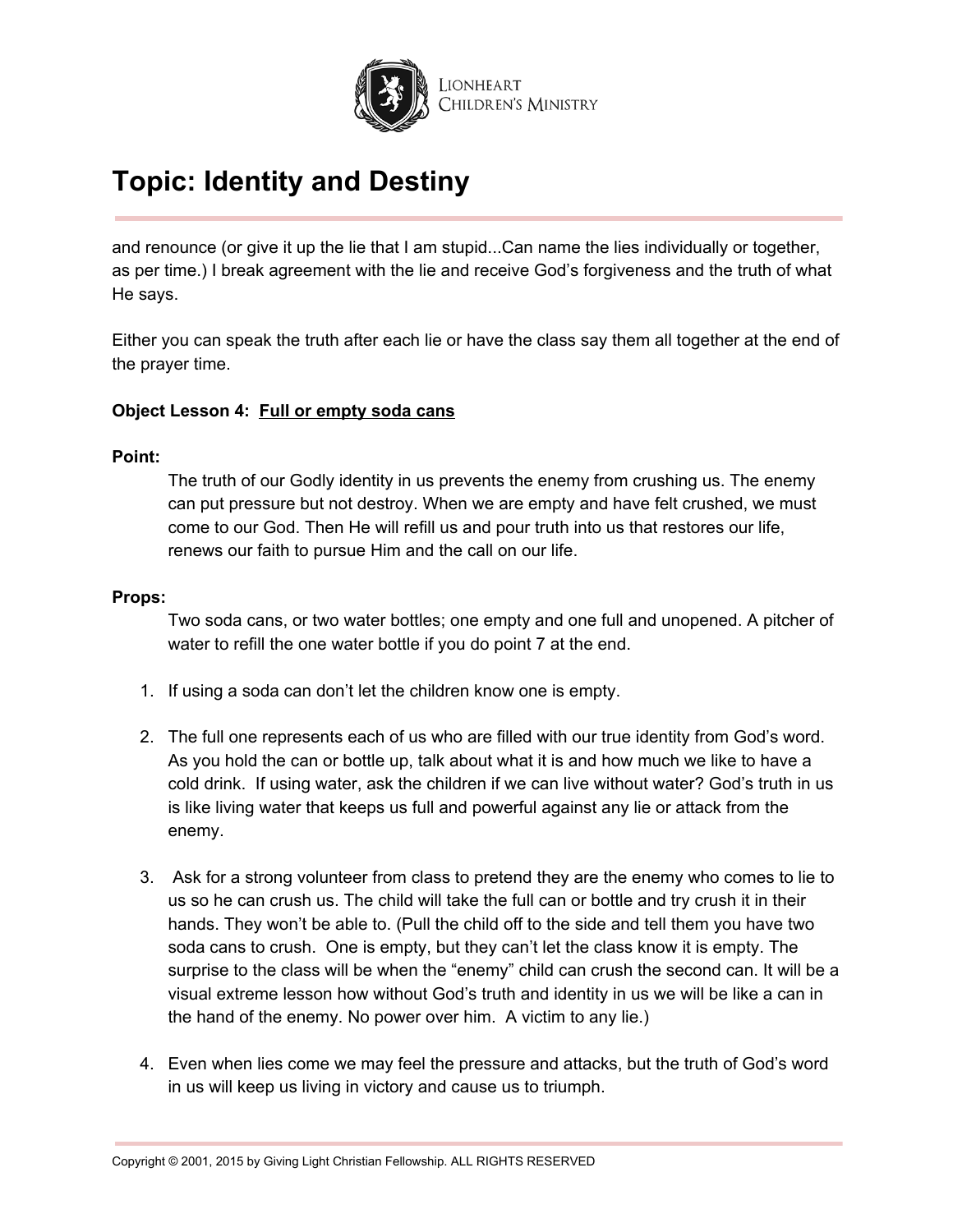

- 5. Now if using a soda can, hold it up. The point to this is to not let the class know one is empty. Proceed in the same if using the empty water bottle. The lid needs to be on very loosely to be able to be crushed. Ask the "enemy" child if they think they can try again. They really have fun crushing the can or bottle. Wow!
- 6. The empty one is filled with air; Lies. Anything can come or fly through the air. That is why we need to keep ourselves filled.

## **Ministry Time**

At this point you may want to open up for personal ministry to the children. Or you may proceed to point 7 below.

Ask if some children have felt their life is like the crumpled can. Tell them God wants to change that. The full soda can is how he designed each to be. When we come to God and follow His plan to supernatural transformation we will become filled with truth, healed and able to live an overcoming life no matter what lies attack us.

If using water bottles, blow into the crushed bottle. This will grab the classes attention. Crush it and blow into it again. The Holy Spirit can right now come and take away the place where you felt hopeless, or defeated. He will breath life and truth back into you.

You may do an altar call and pray for each child with the area that needs refilled.

At any time be ready to go through the steps of forgiveness and releasing true identity. See Sample Prayer in Object Lesson 3.

- 7. Use and adult helper for Satan the father of lies. Have the child sit down. The helper will start to speak lies to the teacher. If using a bottle of water you can make this fun for the children. Open the water. When an attack comes out of the abundance of the heart the mouth speaks. Fling some water on "Satan." He hates the water, for it represents God. He screams. No! Not that. The teacher can chase the enemy away flinging water as he runs.
- 8. Return to the class with the pitcher of water. Show the water bottle is not full. Each of us must go back the worshiping the Lord through praising Him, reading and hearing the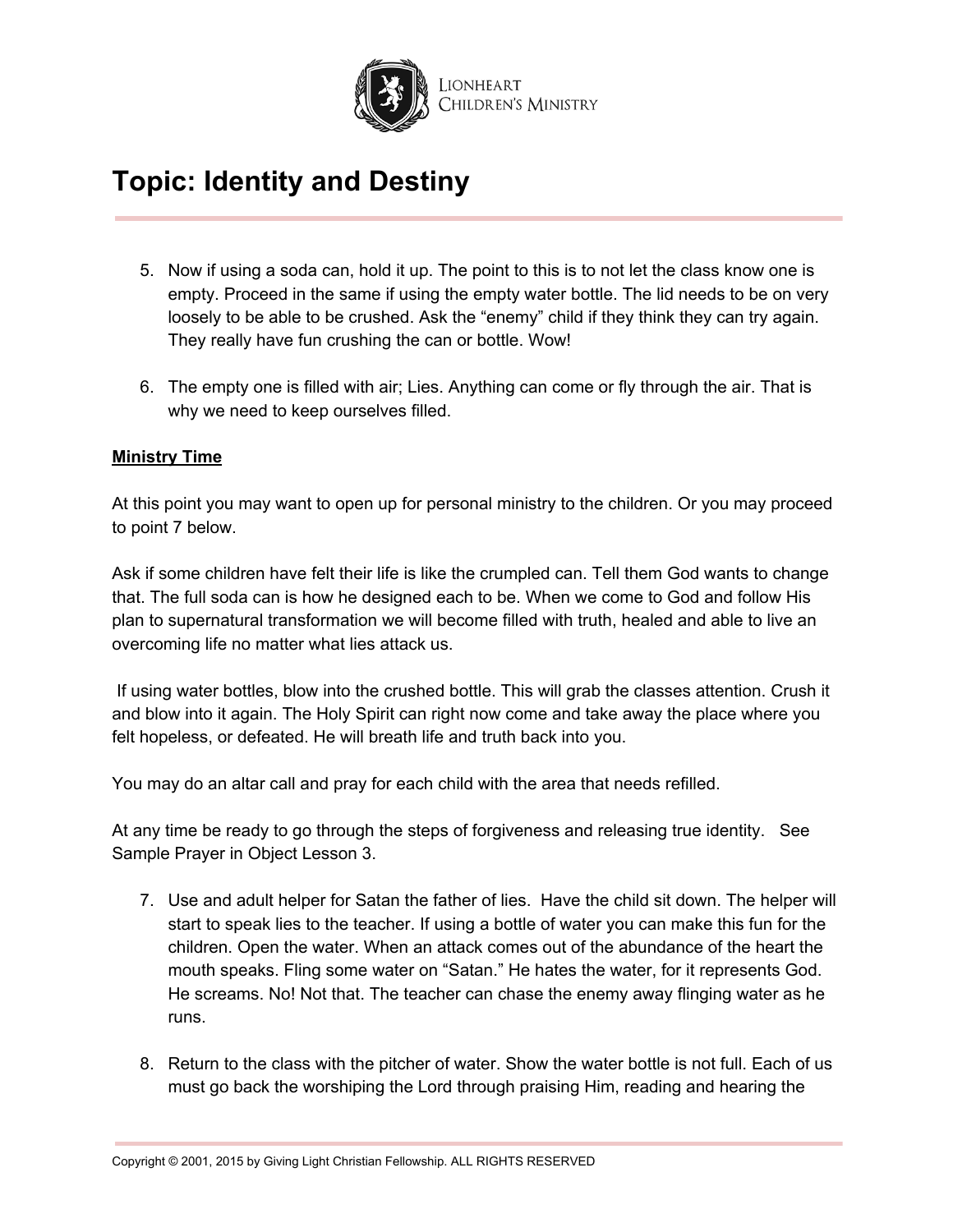

Word, prayer. That is what keeps us filled. Fill the bottle up with water. We are ready for the lies and attacks of the enemy. We are ready to attack with truth.

### **Object Lesson 5: Good Choices Bring Blessings**

### **Point:**

Choice is a God given gift. We have a free will. When we choose rightly all are blessed.

### **Scripture:**

Ephesians 1:4 "just as He chose us in Him before the foundation of the world, that we should be holy and without blame before Him in love," (NKJ)

### **Part One:**

When I make good choices all are blessed. Part two follows if you want to continue in that direction. See object lesson 6 below.

- 1. Have the children repeat the verse out loud. The girls then the boys say it.
- 2. Did you know that today is the day that God planned for you to be here. And more important you chose to accept God's choice for you to be in this class. God chose me to be your teacher today. And I chose to be where God wanted me.
- 3. What is a choice? Ask the children for examples of choices they make or others make. Some are good choices, some are bad choices. God only chooses good.
- A. Give some godly directions in class for the children to choose. Examples:Trade seats with a boy. Throw the paper in the trash can. Stand up and lift you hands to Jesus. Close your eyes, say, " I love Jesus."
	- 1) You chose to obey. When we choose good, we reap good.
	- 2) God is a rewarder of those who choose to seek Him and obey.
	- 3) Our choices bless or hurt others. Our choices bring change or cause things to stay the same.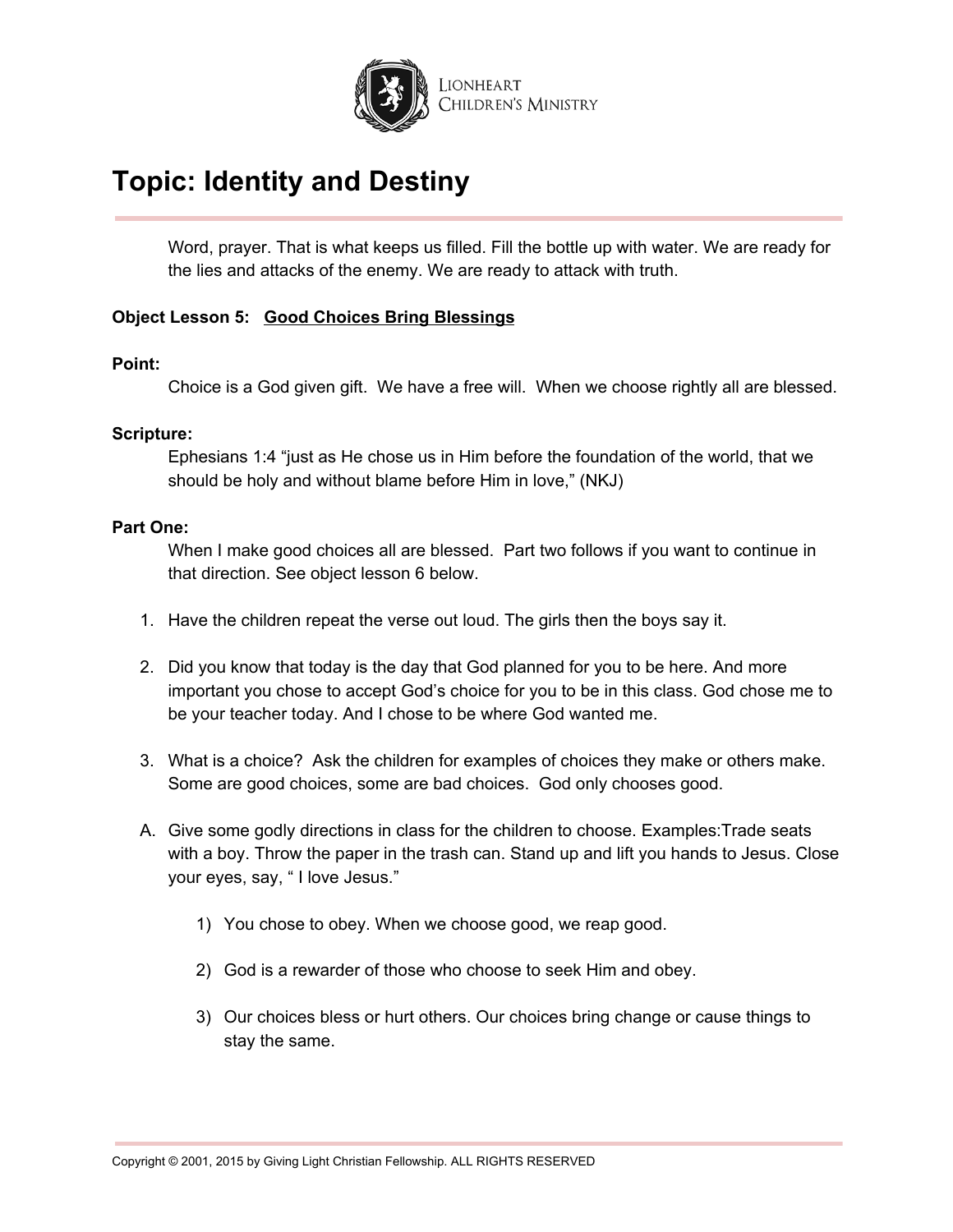

4) Today you are blessed by (name the children who made choices to obey the teacher.) Today (names) are blessed. I have some candy, (or a blessing of your choice) for you to take home after class.

### **Object Lesson 6: I Am on the Dream Team**

### **Point:**

To give the children a tangible illustration of the memory verse.

### **Props:**

A photo album, or History book, a tee shirt with a number 1 on the front or back.

### **Scripture**:

Ephesians 1:4 "just as He chose us in Him before the foundation of the world, that we should be holy and without blame before Him in love," (NKJ)

### **Part Two:**

This can follow object lesson five or it can be a separate lesson. When God made His choice to choose us, we were not the second pick, but His first.

- 1. You are able to make good choices because of God who chose you. Let's say our scripture again. Class repeats the verse after the teacher.
- 2. God had a dream. You were His dream. He chose each of us to be a part of His dream. You are His Dream Team. The team that has every victory. Winners!
- 3. His dream was for each of us to be holy and not be blamed for any wrong (sin) choices that were made by us or others. (By the blood sacrifice of Jesus.)
- 4. **God picks His team:** He is the creator of the life and knew exactly which team would be the one to show forth His victory.
	- A. Need two adults: One is God; One goes and brings the children to God.
	- B. Selections for most teams are based on skill or age. Ask: Have any of you ever been on a sports, drama, band, choir, spelling etc. team? Have some of you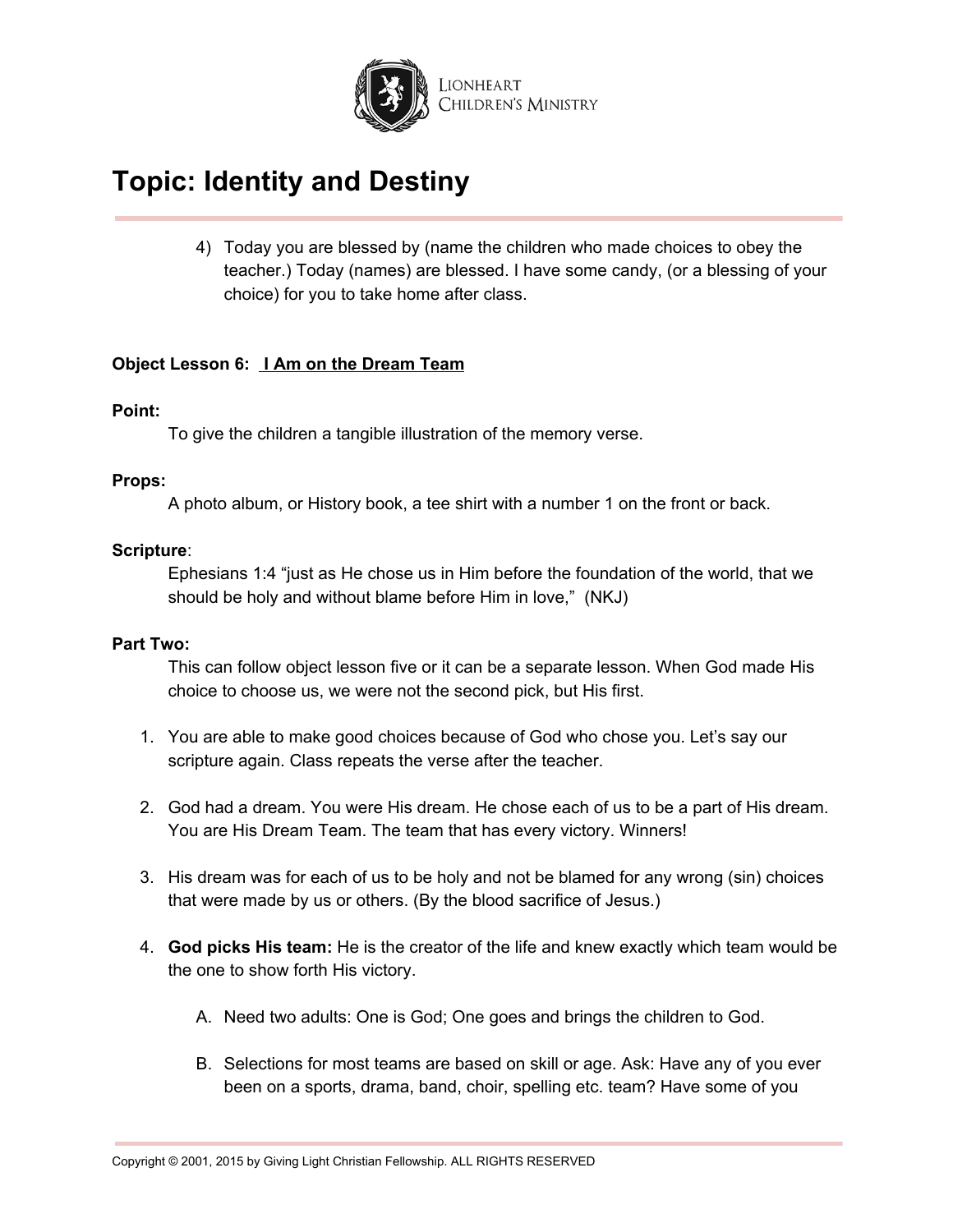

wanted to be chosen but were not? Or have you been chosen last? How did you feel about that?

- C. **Illustration:** God is holding a photo album or history book and a tee shirt with the number 1 on it. (Could have the name Jesus Christ on it.)
- D. "God" pages through the book and one by one He calls a name and a description of a child in the class. The other adult goes into the class and finds the child. The adult asks if there is example: someone here named Brian? He has red hair, green eyes and likes fishing. (Each one us is unique, God's called us by name and knows everything about us.)
- E. Sometimes the other adult will question "God" on His selections. Example: "Are you sure you want another boy with red hair? But, "God" always rebuffs the doubt of the adult. "Look at this page, right here is Brian, just like I planned. Brian is my chosen one." (The adult looks where "God is pointing.) I love him.
- F. As each child comes to "God," they get a hug, lift them up, or other sign of affirmation and acceptance.
- G. According to the class size, it is good to call all the children up. They will be longing to be called by name and chosen to come. If class is large, have each child stand, say there name out loud and then call them all together, upfront to "God."
- H. "God": He holds up the tee shirt. Each child is number 1 with God. When you personally chose to become a part of the "team," receive Jesus as your Lord and Savior, you get your "jersey." Meaning each one us is then an official member of the "team" or family of God. We are fully equipped to complete the destiny God planned for each of us.
- I. Tee Shirt: This should be oversized for the age of the children. Place the tee shirt on a child. Now this shirt is too big for him. But it is his shirt. As the child come to know and grow in Christ, he will grow to fit the shirt. The call doesn't grow, we grow to fit the call.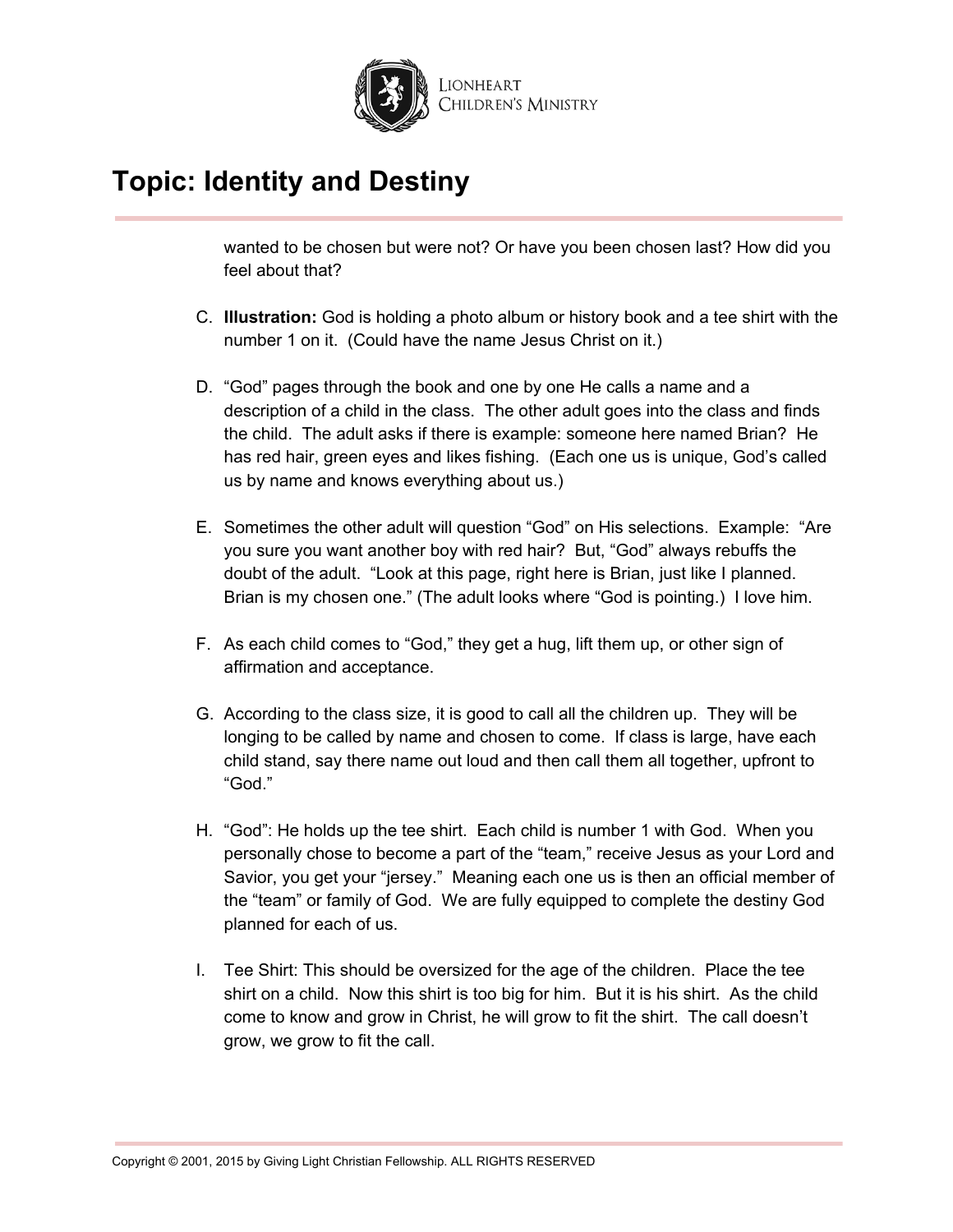

5. Make declarations based on the memory verse. Have the children repeat: I AM THE CHOSEN OF GOD; I AM LOVED BY GOD; I AM FIRST WITH GOD; I AM HOLY BECAUSE OF JESUS; I AM NOT TO BLAME; I AM FREED FROM ALL BLAME; GOD KNOWS ME; GOD LOVES ME; GOD CHOSE ME.

### **Drama Skit: The Runaway Returned**

Helper:

(Interrupts the teaching- comes up out of breath and crying, like she is running from someone.) I just can't do this. I have to get out of here. (She is not looking toward the teacher and runs right into him.)

Teacher:

Jess, What are you doing here.

Helper:

Teacher...You are not suppose to see me...Oh, no… I can't believe it of all people, I run into you.

Teacher:

Jess, please, tell me why are you crying and all upset?

Helper:

(Still slightly sobbing) Oh, you will think I am really dumb and won't want me to be a helper with you.

Teacher:

I do want to hear what is wrong. What you say is very important.

Helper:

Okay...I did really bad on my last exam. I got all my spelling words mixed up and flunked my test. The whole class started calling me brainless and flunky. Nobody likes me. I think I'll just quit school and run away. i am just a failure. I can't even do good for the team.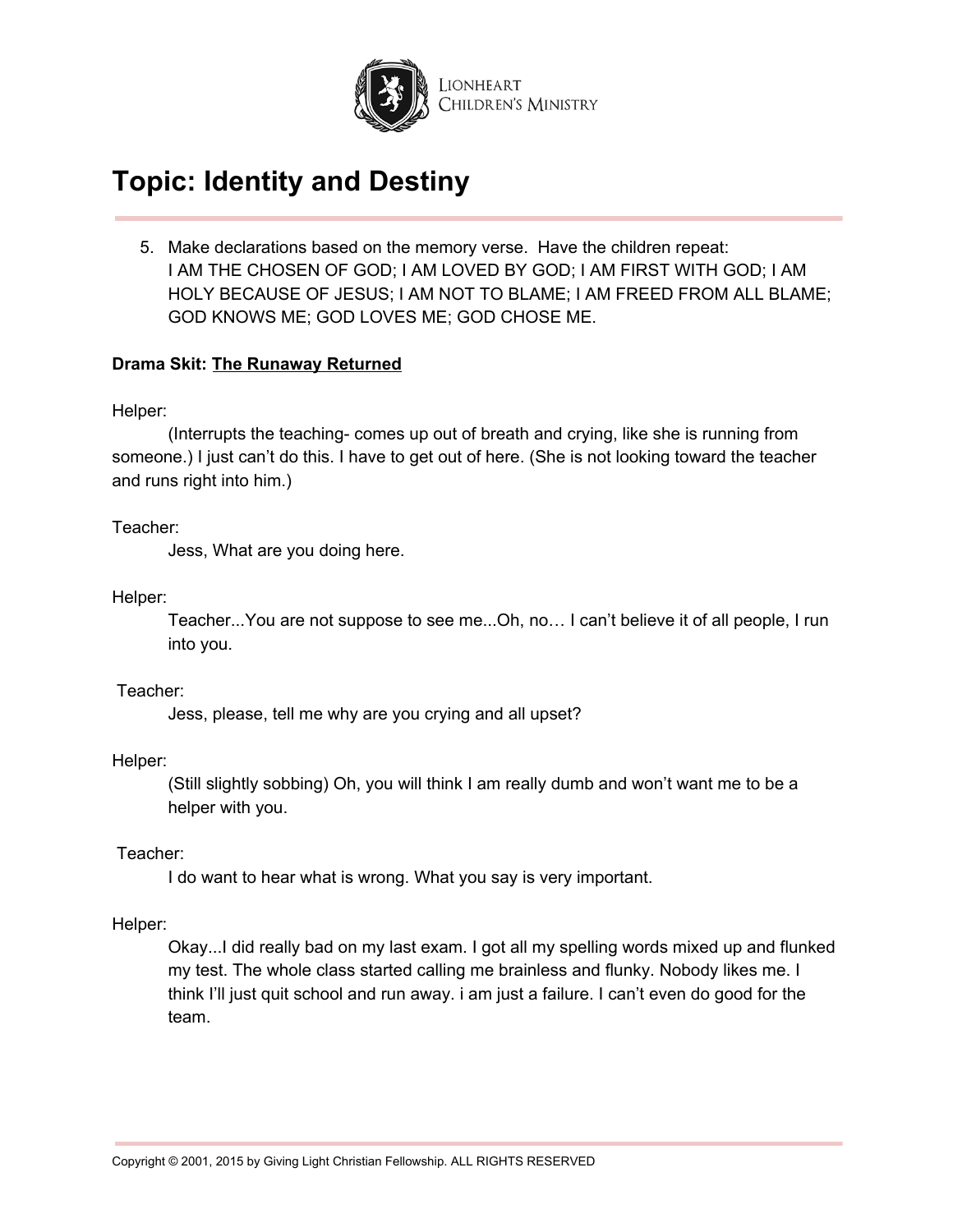

### Teacher:

(very fatherly) I am so thankful for you. I know that is not true and so does God. I want you on my team. And you know what? A messed up test is always fixable and so are mean words that others say about us.

### Helper:

Are you sure teacher?

### Teacher:

Absolutely! Now, I want you to listen to me. Will you do that?

### Helper:

I guess I can, you are very wise.

### Teacher:

God has a plan for you. He says you are an overcomer. You have the mind of Christ. I want you to say this with me.

#### Helper:

Repeats the truths the teacher says.

### Teacher:

I am God's child...I am special and loved by God and God's friends...I have the mind of Christ, that is good...My mind learns and remembers what I am taught...I am a finisher of what I start...I am on God's team...I speak what God speaks...that chases the lies away…

### Helper:

Are you sure that I can be what I am saying?

### Teacher:

Jess, you are already all this and more...Really, that is who you are in Christ Jesus. As long as you stay with Jesus you begin to really see just the way God sees you and become like Jesus.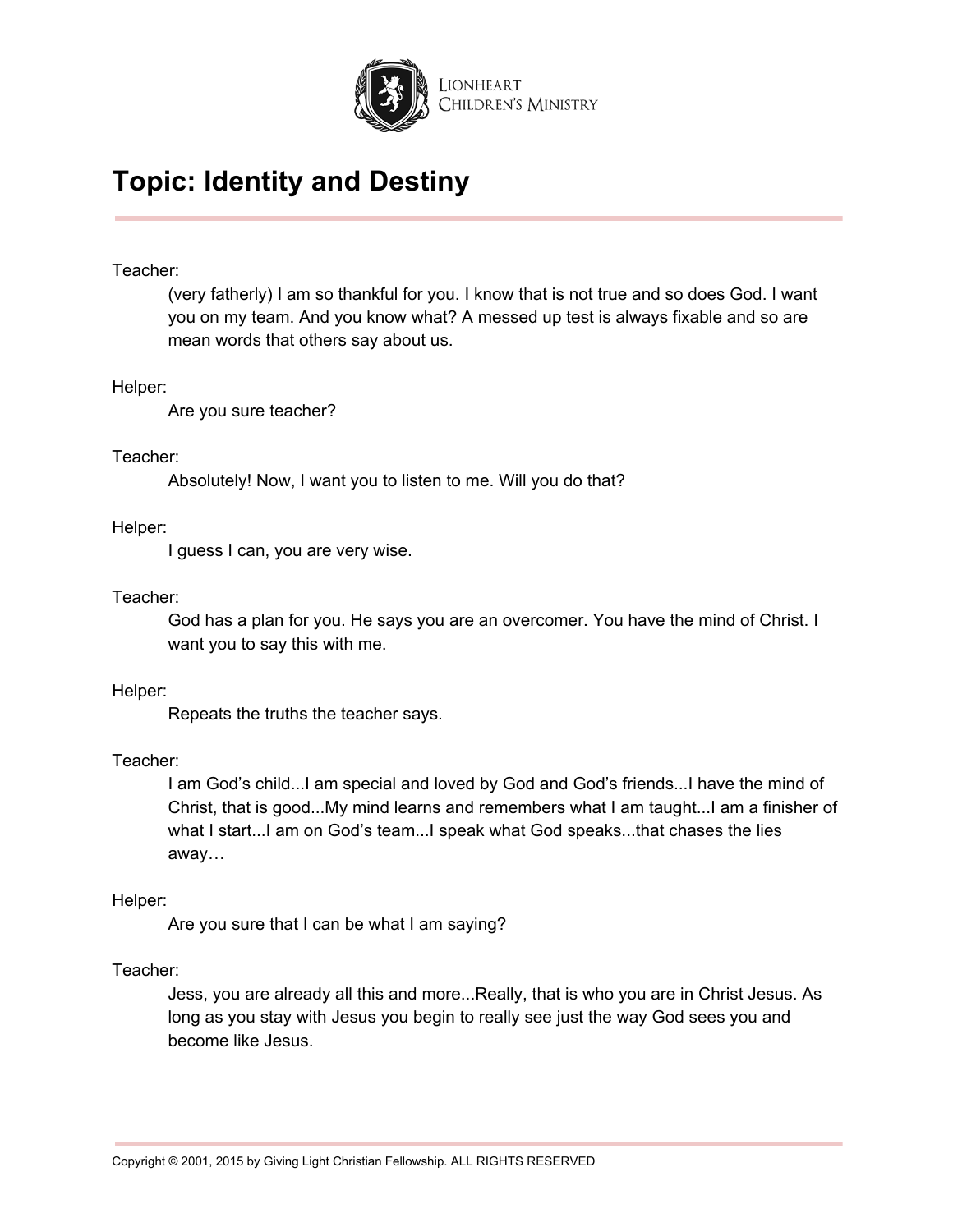

### Helper:

Wow! This is just great...then maybe I'll go back and punch those mean boys and girls in the mouth for talking bad about me and calling me brainless and flunky...yeah, I can do that.

### Teacher:

Wait a minute...the way of Jesus is the way of forgiveness.

### Helper:

Well, God can forgive me after I punch them out...they deserve it?

### Teacher:

Is that what Jesus would do?

### Helper:

Yes! But...Okay, I know, I will do what Jesus did...forgive...Jesus I forgive George for calling me brainless...and Molly for calling me flunky...God, please forgive me for wanting to punch them….and forgive me for trying to run away...Thank you, Jesus.

## Teacher:

Jess, God has heard your prayer...You are an overcomer...now how about sticking around and you can help me in this class.

### Helper:

That would be really nice...I do want to do what God called me to...even go back to school…

Skit ends with a hug.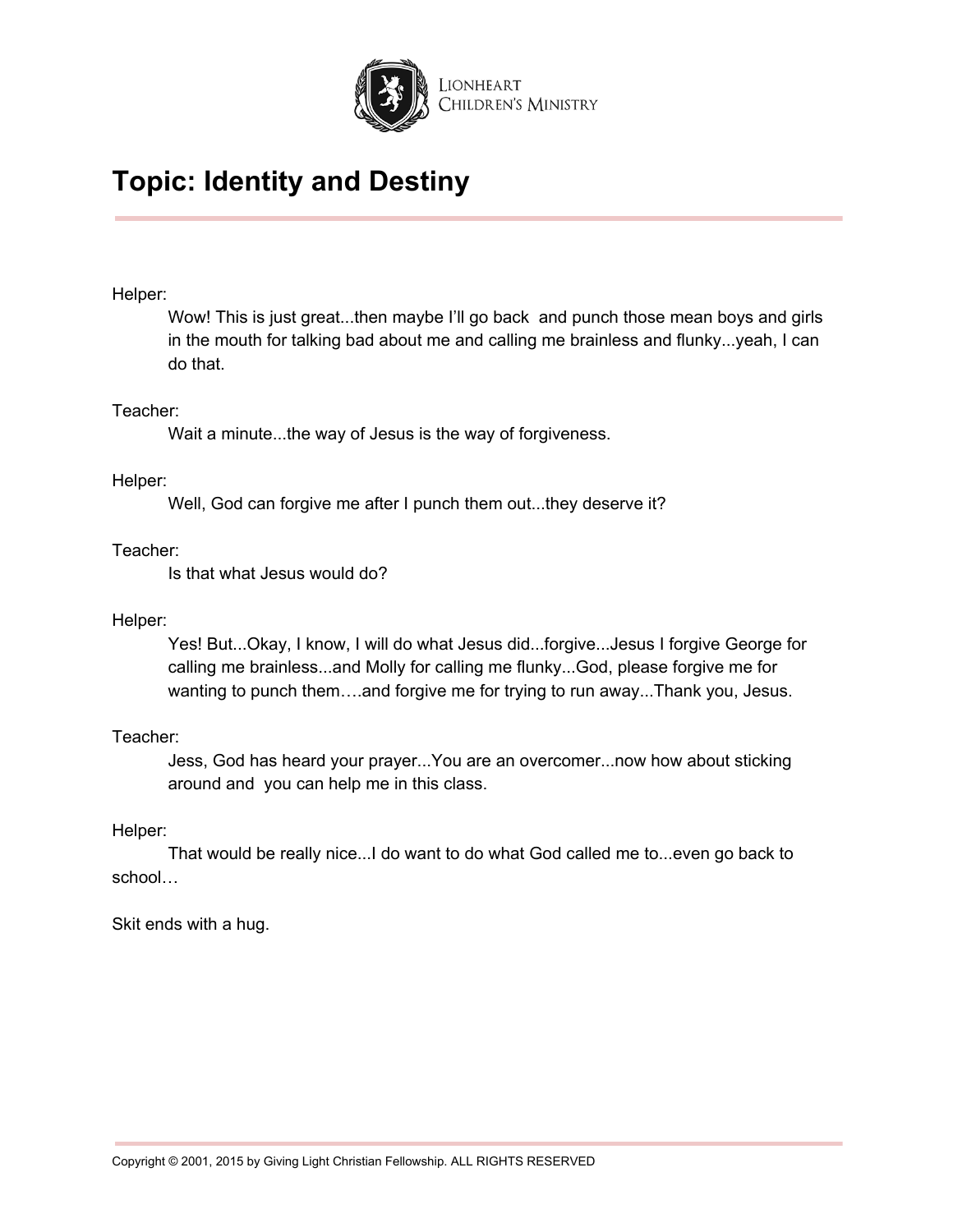

## **TEACHER STUDY NOTES**

Identity & Destiny - Who is God? Who am I? Why am I here?

1. ALL OF WHO WE ARE IS FOUND IN GOD.

Genesis 1:26-28 "Then God said, "Let Us make man in Our image, according to Our likeness; let them have dominion over the fish of the sea, over the birds of the air, and over the cattle, over all the earth and over every creeping thing that creeps on the earth." So God created man in His own image; in the image of God He created him; male and female He created them. Then God blessed them, and God said to them, "Be fruitful and multiply; fill the earth and subdue it; have dominion over the fish of the sea, over the birds of the air, and over every living thing that moves on the earth." (NKJ)

Ephesians 1:4 "just as He chose us in Him before the foundation of the world, that we should be holy and without blame before Him in love," (NKJ)

2. I AM GOD'S CHILD ADOPTED INTO HIS FAMILY.

Romans 8:15 "For you did not receive a spirit that makes you a slave again to fear, but you received the Spirit of sonship. And by him we cry, "Abba, Father." (NIV)

Romans 8:16-17 "The Spirit Himself bears witness with our spirit that we are children of God, and if children, then heirs-- heirs of God and joint heirs with Christ, if indeed we suffer with Him, that we may also be glorified together." (NKJ)

I John 3:1 "How great is the love the Father has lavished on us, that we should be called children of God! And that is what we are! The reason the world does not know us is that it did not know him." NIV)

A. I have heard that an adopted child has more rights than a natural born child. You can't disown an adopted child. You, as the parent, pay a high price to adopt. You are selected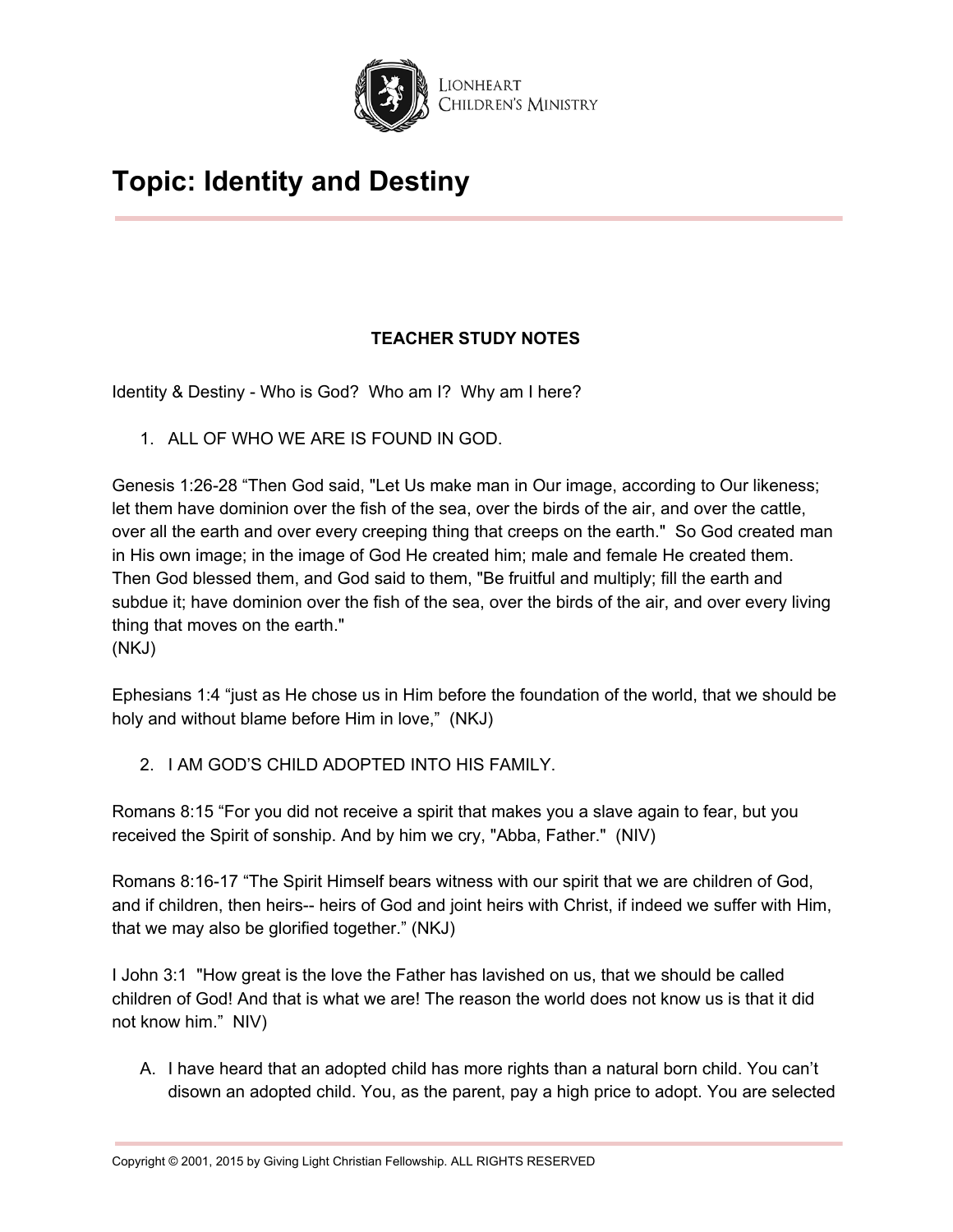

from many others, then carefully screened. You choose your child. You know what kind of child you are adopting.

3. IDENTITY IS NOT WHAT I DO; IDENTITY IS WHO I AM

EXAMPLES:

I am a Christian I don't do things to try to become a Christian

I am a Girl

I don't do things to try to become a girl. I do girl things because I am a girl.

I am an Evangelist

I don't try to get people saved and preach to become an evangelist, I do the work of an evangelist because that is who I am

I am a mother

I don't go practice on someone's baby until I am good enough to be a mother. I am a mother when I have a child, so now I get to do what a mother does.

## 4. JESUS CAME THAT WE MIGHT KNOW THE FATHER AND WHO WE ARE

1 Peter 2:9 "But you are not like that, for you have been chosen by God himself-- you are priests of the King, you are holy and pure, you are God's very own-- all this so that you may show to others how God called you out of the darkness into his wonderful light." (TLB)

1 Peter 2:9 "But you are a chosen generation, a royal priesthood, a holy nation, His own special people, that you may proclaim the praises of Him who called you out of darkness into His marvelous light;" (NKJ)

John 13:35 "By this all men will know that you are my disciples, if you love one another." (NIV)

Revelation 12:11 "They defeated him by the blood of the Lamb and by their testimony; for they did not love their lives but laid them down for him." (TLB)

Revelation 12:11 "They overcame him by the blood of the Lamb and by the word of their testimony; they did not love their lives so much as to shrink from death." (NIV)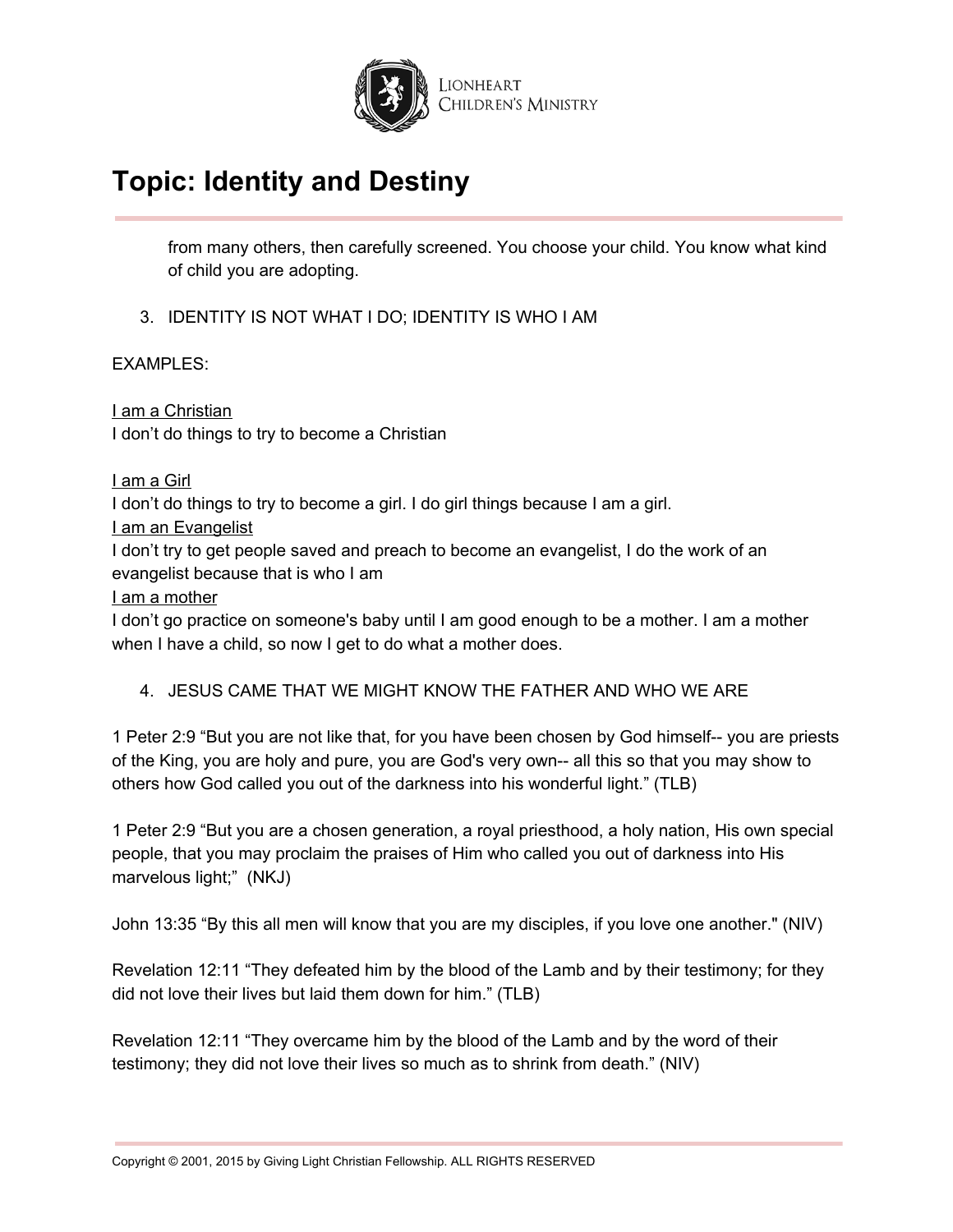

I John 4:7-8 "Dear friends, let us love one another, for love comes from God. Everyone who loves has been born of God and knows God. Whoever does not love does not know God, because God is love." (NIV)

John 8:31-32 "Then said Jesus to those Jews which believed on him, If ye continue in my word, then are ye my disciples indeed; And ye shall know the truth, and the truth shall make you free." (KJV)

Romans 12:2 "And do not be conformed to this world, but be transformed by the renewing of your mind, that you may prove what is that good and acceptable and perfect will of God." (NKJ)

5. AS GOD'S CHILD I WALK IN TRUTH

I AM NOT what I may feel. I AM NOT what I may think at times. I AM NOT what others say about me. I AM NOT what the devil tells me.

I AM what God thinks about me. I AM what God says about me. I AM what God feels about me. ONLY if others or I are agreeing with God and His Word, is that what is true. I Am who God says I am.

6. WE ARE IN THE PROCESS. MORE OF GOD IS BEING RELEASED AS MORE OF THE OLD NATURE DIES.

Philippians 4:8-9 "Finally, brethren, whatever is true, whatever is honorable, whatever is right, whatever is pure, whatever is lovely, whatever is of good repute, if there is any excellence and if anything worthy of praise, let your mind dwell on these things. The things you have learned and received and heard and seen in me, practice these things; and the God of peace shall be with you." (NAS)

2 Peter 1:3 "His divine power has given us everything we need for life and godliness through our knowledge of him who called us by his own glory and goodness." (NIV)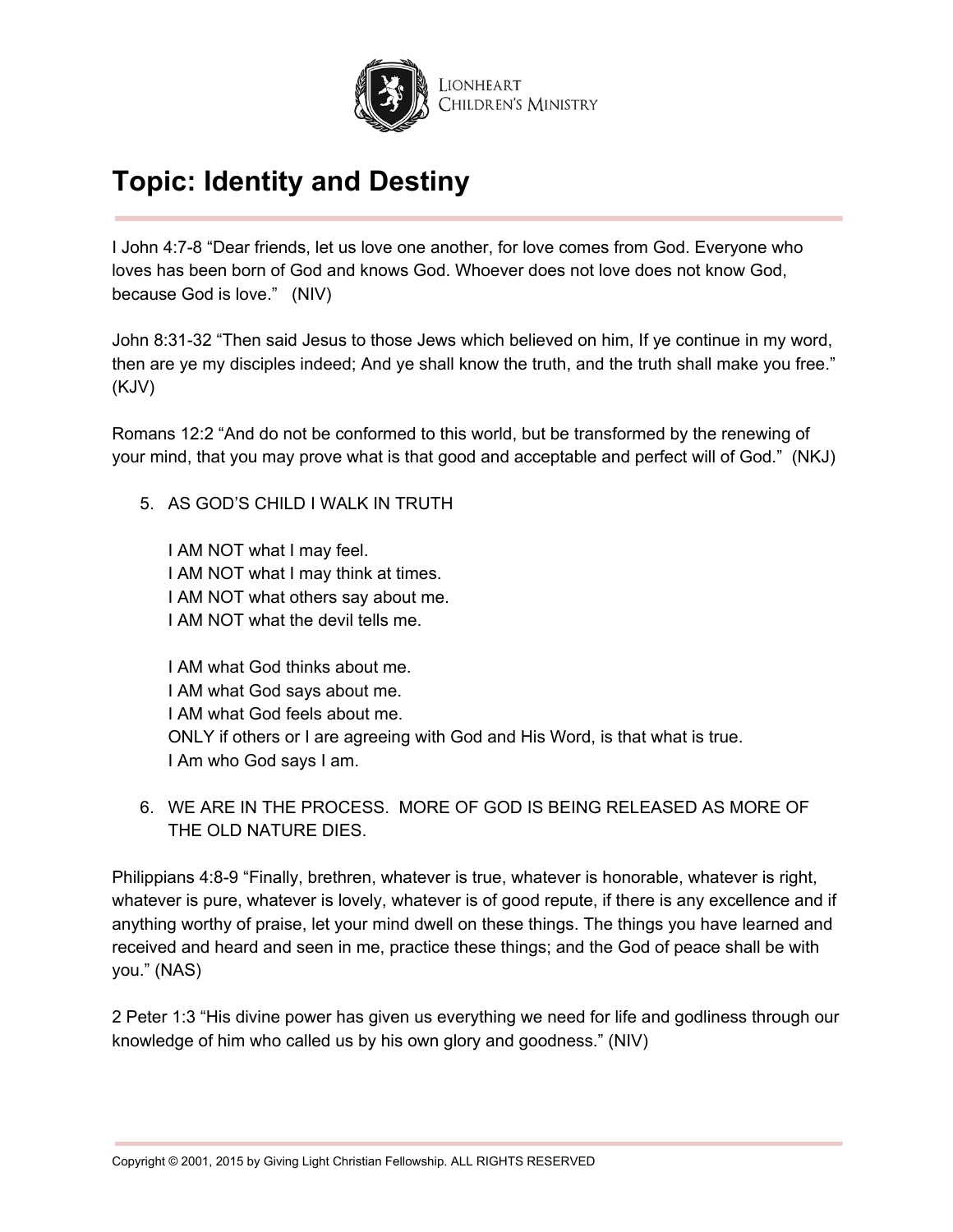

Romans 6:6 "For we know that our old self was crucified with him so that the body of sin might be done away with, that we should no longer be slaves to sin–" (NIV)

Philippians 4:19 "And my God shall supply all your need according to His riches in glory by Christ Jesus." (NKJ)

Romans 8:37 "No, in all these things we are more than conquerors through him who loved us." (NIV)

Romans 5:5 "Now hope does not disappoint, because the love of God has been poured out in our hearts by the Holy Spirit who was given to us." (NKJ)

Ephesians 1:3 "Blessed be the God and Father of our Lord Jesus Christ, who has blessed us with every spiritual blessing in the heavenly places in Christ," (NKJ)

Micah 6:8 'He hath shewed thee, O man, what is good; and what doth the LORD require of thee, but to do justly, and to love mercy, and to walk humbly with thy God?" (KJV)

## 7. OUR DESTINY IS FOUND IN OUR IDENTITY

A. Each one of the Bible heros had to come to a place of identity, knowing who they were in God. They heard the voice of the Lord speak truth to them in the midst of situations that wanted to deny everything God had placed inside of them. As we know, when we hear and adhere to the truth, we are made free to fulfill the destiny of God.

Jeremiah 1:5-8 "Before I formed thee in the belly I knew thee; and before thou camest forth out of the womb I sanctified thee, and I ordained thee a prophet unto the nations. then said I, Ah, Lord GOD! behold, I cannot speak; for I am a child. But the LORD said unto me, say not, I am a child: for thou shalt go to all that I shall send thee, and whatsoever I command thee thou shalt go to all that I shall send thee, and whatsoever I command thee thou shalt speak. Be not afraid of their faces: for I am with thee to deliver thee, saith the LORD." (KJV)

Psalms 139:13-16 "For thou hast possessed my reins: thou hast covered me in my mother's womb. I will praise thee; for I am fearfully and wonderfully made: marvellous are thy works; and that my soul knoweth right well. My substance was not hid from thee, when I was made in secret, and curiously wrought in the lowest parts of the earth. Thine eyes did see my substance,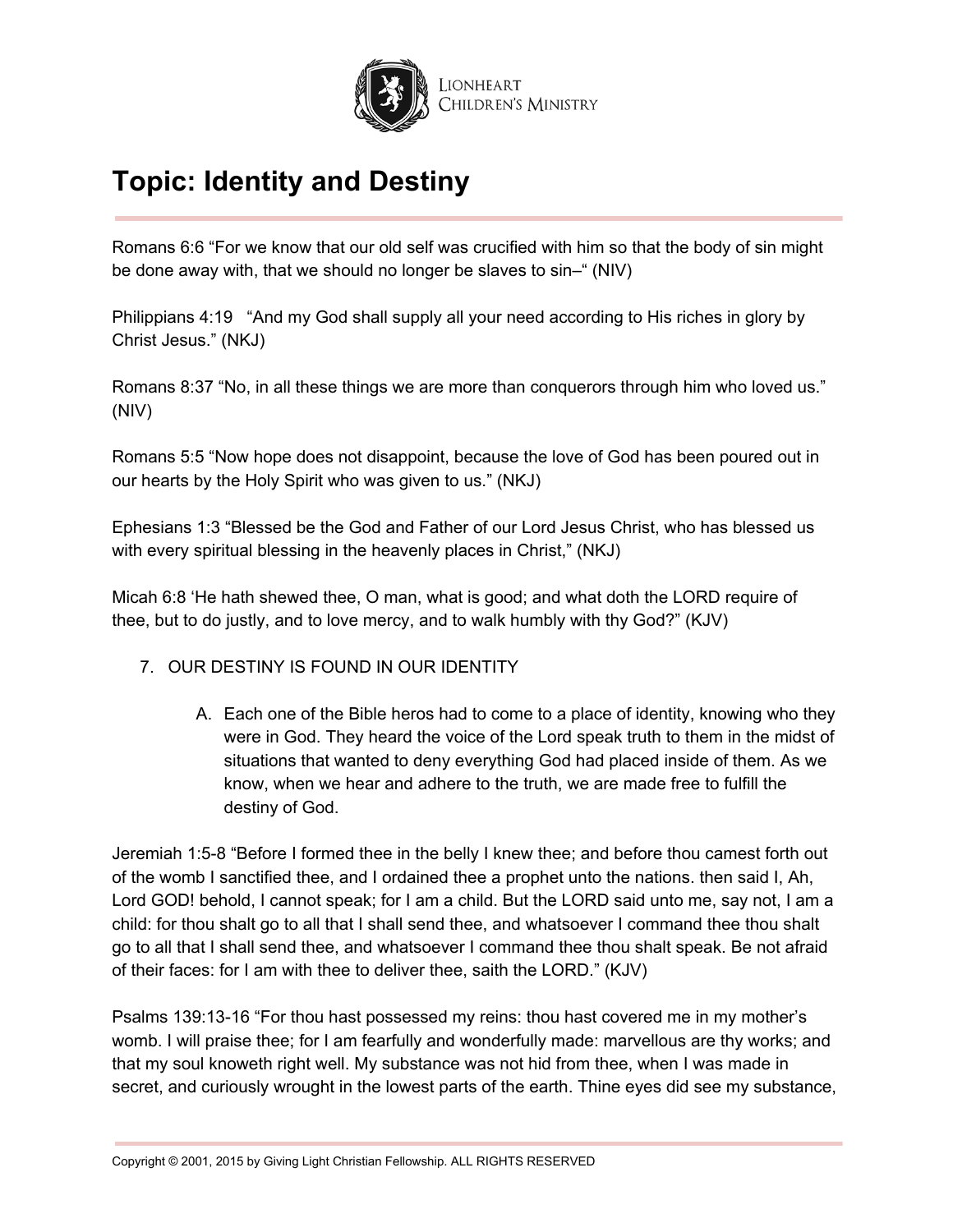

yet being unperfect; and in thy book all my members were written, which in continuance were fashioned, when as yet there was none of them." (KJV)

Jeremiah 29:11 "For I know the plans I have for you,' declares the LORD, 'plans to prosper you and not to harm you, plans to give you hope and a future.'" (NIV)

Isaiah 6:8-9 "Also I heard the voice of the Lord, saying, 'Whom shall i send, and who will go for us?' Then said I, 'Here am I; send me.' And he said, 'Go, and tell this people, Hear ye indeed, but understand not; and see ye indeed, but perceive not.'" (KJV)

Esther 4:14 "for if thou altogether holdest thy peace at this time, then shall there enlargement and deliverance arise to the Jews from another place; but thou and thy father's house shall be destroyed: and who knoweth whether thou art come to the kingdom for such a time as this?" (KJV)

## 8. IDENTITY STATEMENTS TO DECLARE FIRST PERSON

I am who I am because of who God is.

I am patient. I am diligent. I am a finisher. I am safe in God. I am protected. I am trustworthy. I follow directions. I build the best. My obedience saves others. I am a believer. I am an heir of God's promises. I see with eyes of faith. I am a child of God. I am joyful. I am loving. I am giving. I do what I say. I am faithful.

God is patient. God is diligent. Jesus is the author and finisher of my faith. God is my sanctuary (Safety). God is my protector. God is trustworthy. God is my teacher. Jesus is the master builder. Jesus is my savior. Jesus believes in me. God is my father. God is joyful. God is love. God is giving. God is true to His word. God is faithful.

## 9. IDENTITY STATEMENTS TO DECLARE OVER OTHERS

Jesus is statements: Jesus is a friend closer than a brother. Jesus is Truth and Life. Jesus is your Light in darkness. Jesus is your greatest treasure. Jesus is your healer. Jesus is the source of Life. Jesus is your Protector. Jesus is the Answer. Jesus is Living Water. Jesus is your Bread of Life. Jesus is your Freedom Maker. Jesus is Wisdom. Jesus is Almighty. Jesus is your Deliverer. Jesus is Good. Jesus is your Lord and Savior.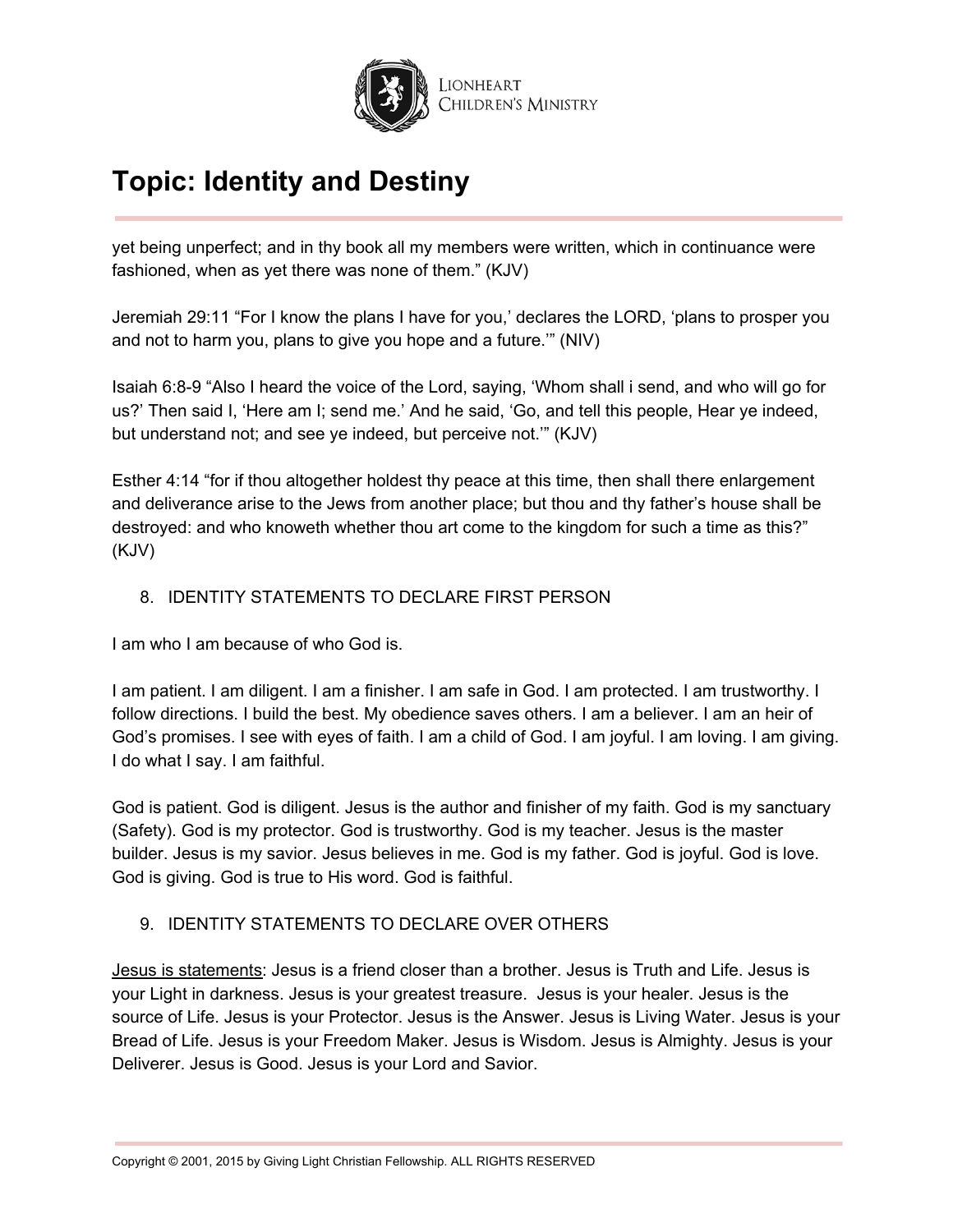

You are Statements: You are God's friend. You are a truth seeker. You shine with Jesus' Light. You are God's treasure. You are healed. You are alive in Christ. You are protected. You found Jesus. You are filled with life. You are hungry for Jesus. You are free in Christ. You are growing in wisdom. You are strong in the Lord. You are delivered. You are good. You are living for God.

### 10. MORE IDENTITY STATEMENTS TO DECLARE

### BECAUSE OF JESUS

I am joyful in my work.

I am fit and joined in Christ's body.

My hands bring increase.

I let my light show His glory and greatness.

I am treading down the powers of darkness.

My voice declares the victory of Jesus and breaks the enemy's strongholds.

I open my heart to release God's love to others.

I am surrounded by the favor of my God.

I support and encourage those in God's house.

I go forth with joy and bring God's anointing in the earth.

I have been clothed with God's beauty and crowned with His glory.

Every good and perfect gift comes from my Father in heaven.

I was a seed in the heart of God before the earth's foundation.

I am being refined as pure gold in God's holy fire.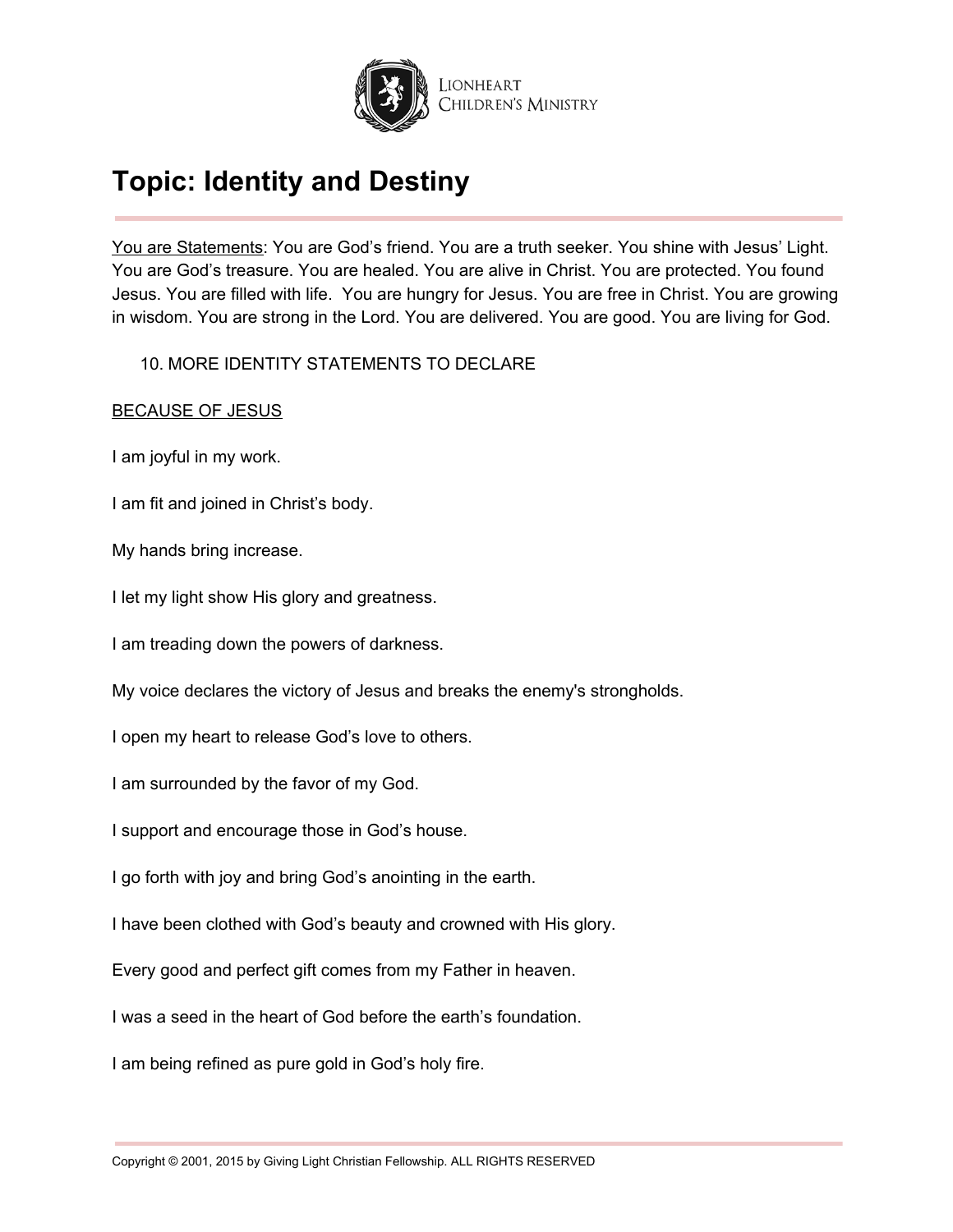

I am one of the extreme radical crusaders for Christ.

I have been bought with a price and give my all for God's kingdom.

I love mercy do justly and walk humbly with my God.

I am a challenger for the Cause of Christ.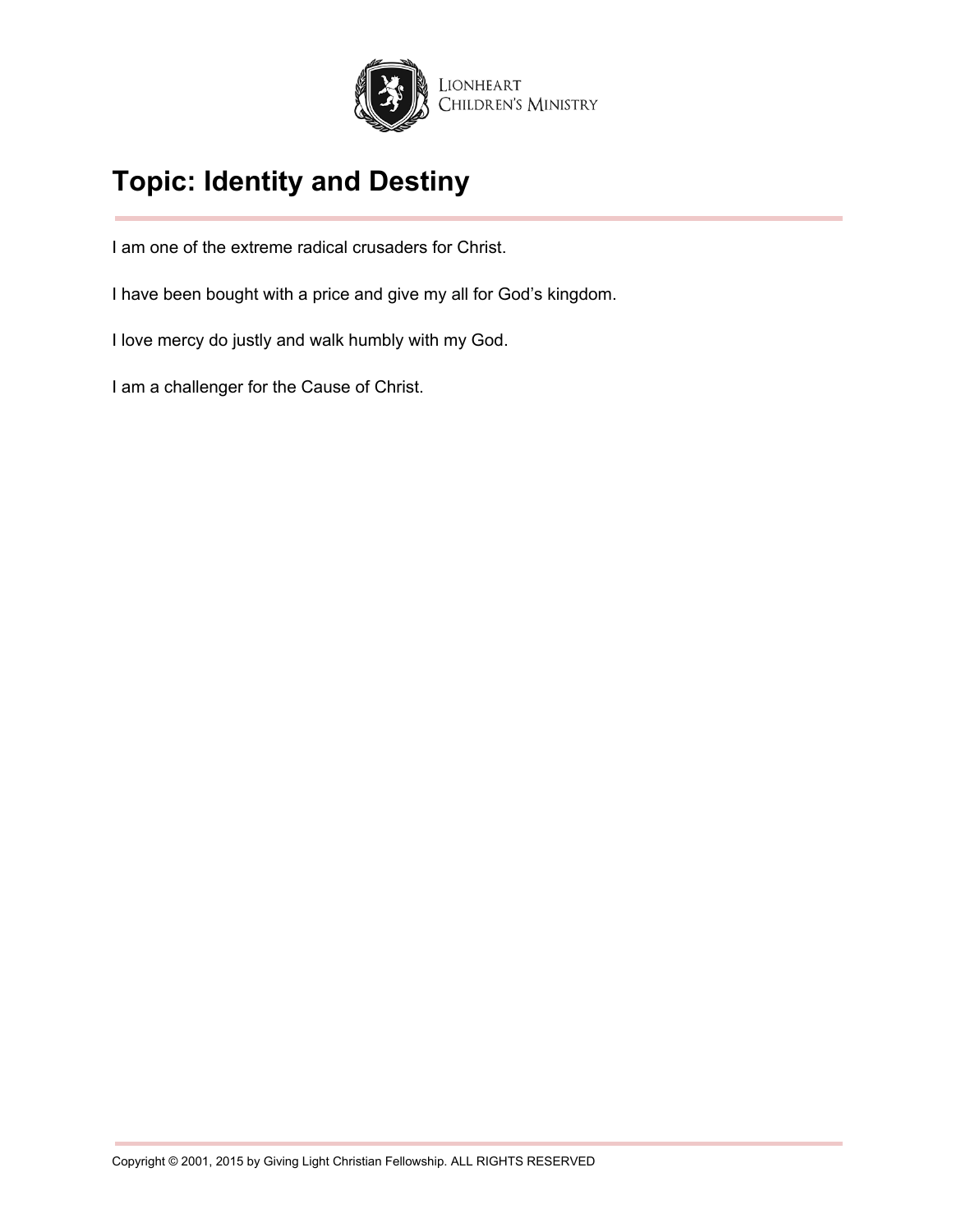

NAME:\_\_\_\_\_\_\_\_\_\_\_\_\_\_\_\_\_\_\_\_\_\_\_\_\_

## **IDENTITY AND DESTINY STUDY SHEET**

1. MEMORY VERSE: Fill in the blanks and say out loud three times.

Ephesians 1:4 "Just as He us in Him before the foundation of the

that we should be \_\_\_\_\_\_\_\_\_\_\_ and without blame before Him in ," (NKJ)

2. Circle the statements that will keep us in our destiny.

I Finish the Job I Think my Way is Best I Praise God I Did Enough

I Hate Work I Do my Best I Follow Instructions Obedience is Boring

I am Thankful I Quit

3. On the back of page, draw or paste a picture of someone showing a Godly Identity.

4. This week pick one of the destiny statements in question 2. and say it everyday.

A. Which one did you pick?\_\_\_\_\_\_\_\_\_\_\_\_\_\_\_\_\_\_\_\_\_\_\_\_\_\_\_\_\_\_\_\_\_

B. Parents initials that you tried: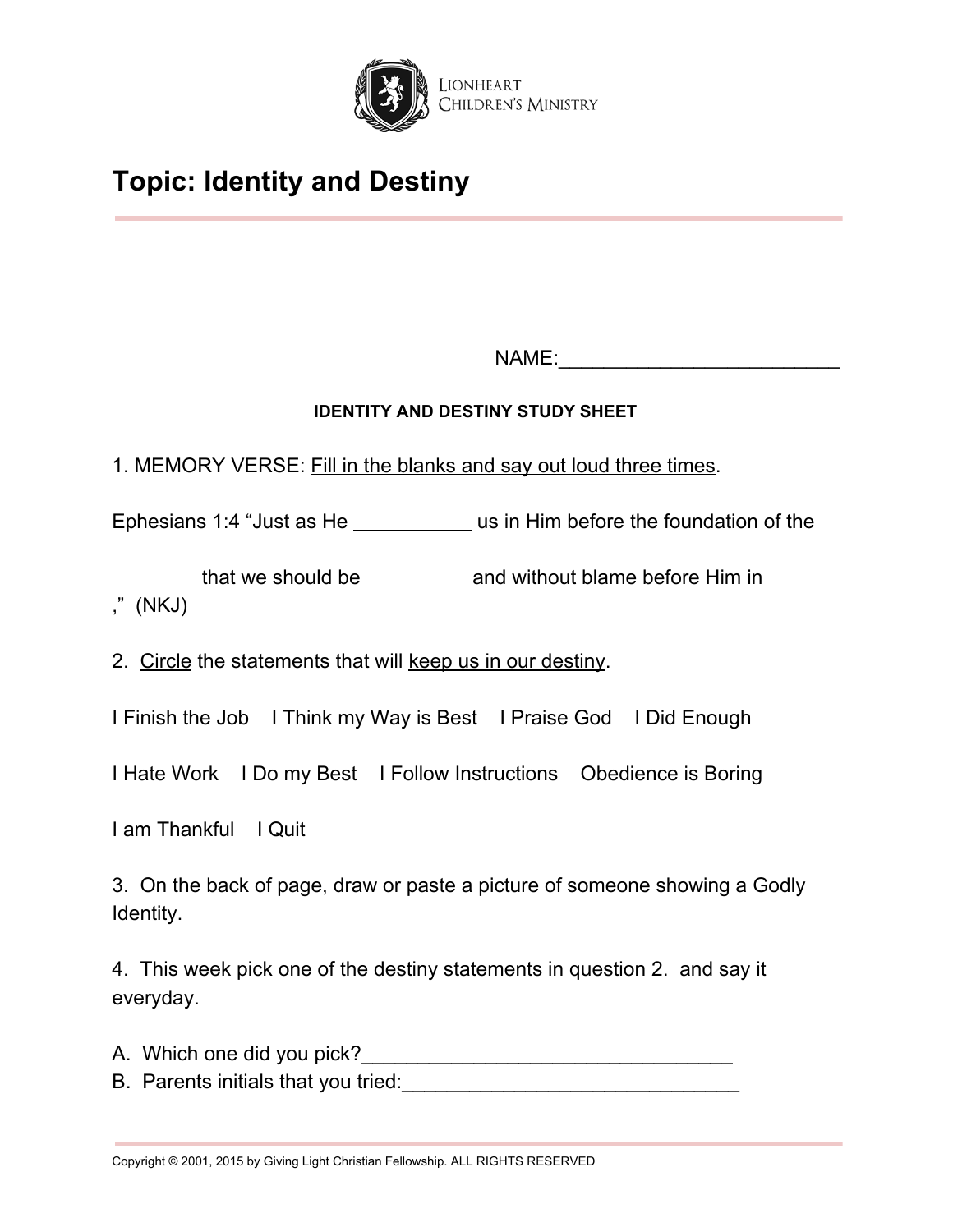

## REQUIREMENTS: YOUNGER CHILDREN AND OLDER CHILDREN DO ALL

5. Do we have your ID> (This project may take longer than a week) You are to make an ID (Identity and Destiny) book. The book will need a cover. On it you can draw or paste a picture demonstrating a Godly Identity or Destiny. You can get your materials from your teacher for the book. Be creative. Do your very best. On pages 2 and 3 there are 16, Jesus Is, You Are Statements. Cut each set apart and paste one on each page of the ID Book. Then pray and decide how you want to illustrate each of the pages with the ID statements. THIS ID BOOK WILL BE GIVEN TO A CLASS MATE AT RANDOM. SO PLEASE MAKE IT NICE. THIS WILL BE YOUR GIFT OF DECLARING TO THEM THEIR VALUE AND WORTH THROUGH JESUS. They will get to take it home and keep it. On the back cover place your name. You know how greeting cards have logos, such as Created Especially for you by Hallmark! Put your trademark on the masterpiece you create. Make your Identity statement show. Family members are encouraged to help. When your book is completed, bring it to class. Have your teacher write their initials on the space that your book is completed. Everyone who turns in their book will put it in a box. At the end of the Challenge, each child who completed a book will get to draw one from the ID Box to take home. WHAT FUN AND WHAT AN GOOD WAY TO EDIFY YOUR FRIENDS!!!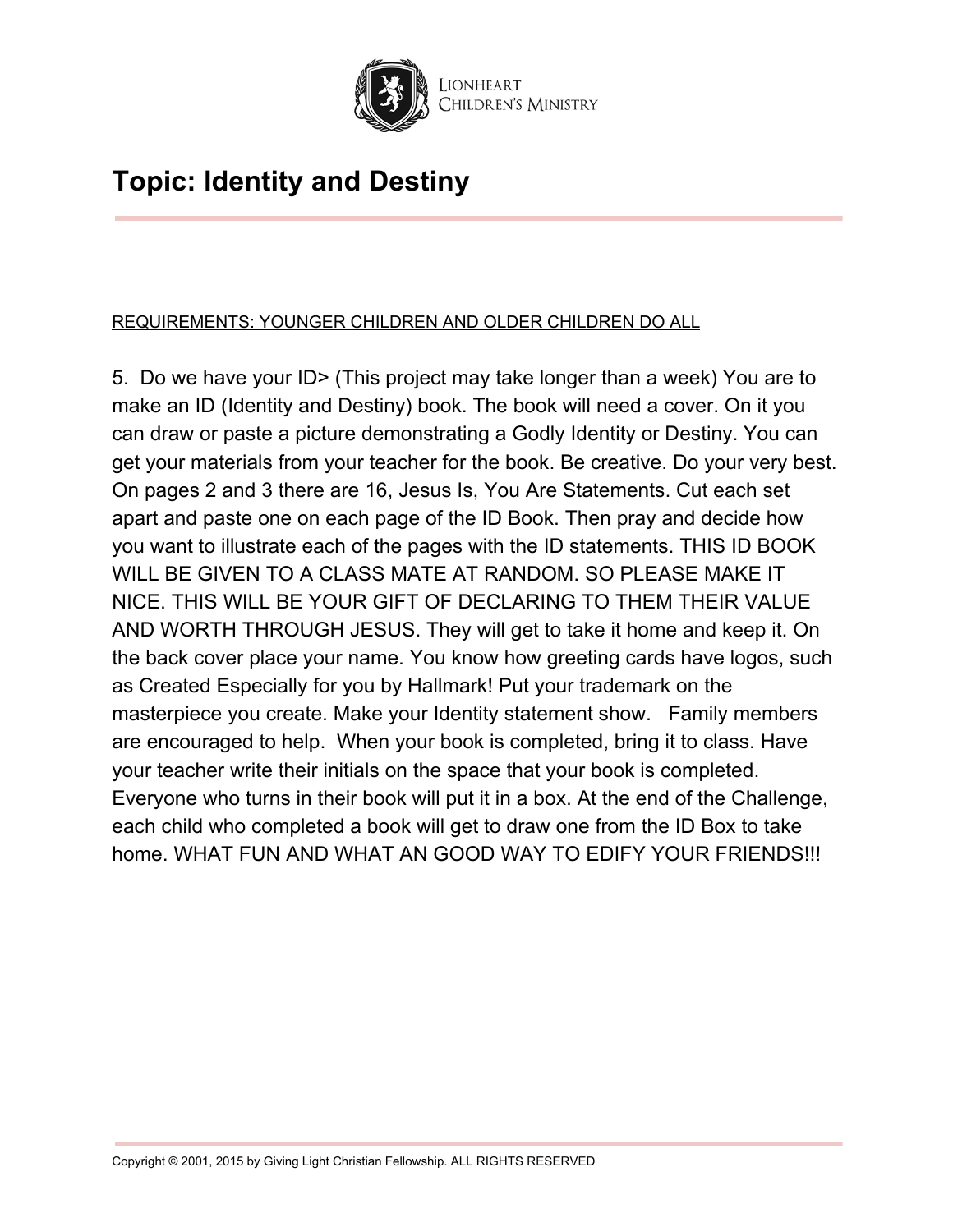

Book was completed on Date: \_\_\_\_\_\_\_\_\_\_\_\_\_\_\_Teachers initials:

Jesus is a friend closer than a brother You are God's friend

Jesus is Truth and Life You are a truth seeker

 $\frac{1}{2}$  ,  $\frac{1}{2}$  ,  $\frac{1}{2}$  ,  $\frac{1}{2}$  ,  $\frac{1}{2}$  ,  $\frac{1}{2}$  ,  $\frac{1}{2}$ 

Jesus is your Light in darkness You shine with Jesus' Light

Jesus is your greatest treasure You are God's treasure

Jesus is your healer You are healed

Jesus is the Source of Life You are alive in Christ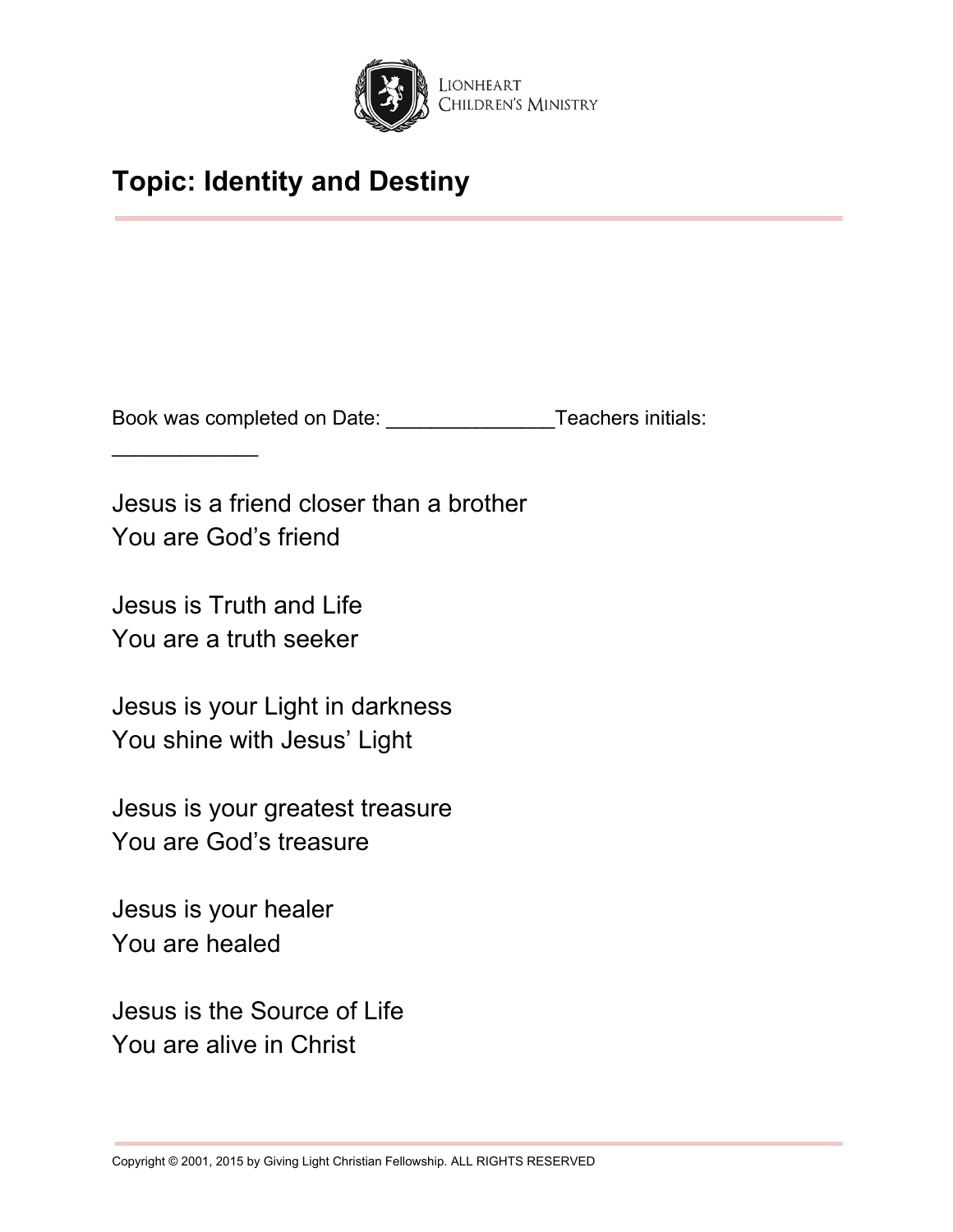

Jesus is your Protector You are protected

Jesus is the Answer Jesus gives you every answer

Jesus is Living Water You are filled with life

Jesus is your Bread of Life You are hungry for Jesus

Jesus is your Freedom Maker You are free in Christ

Jesus is Wisdom You are growing in wisdom

Jesus is All Mighty You are strong in the Lord

Jesus is your Deliverer You are delivered

Jesus is Good